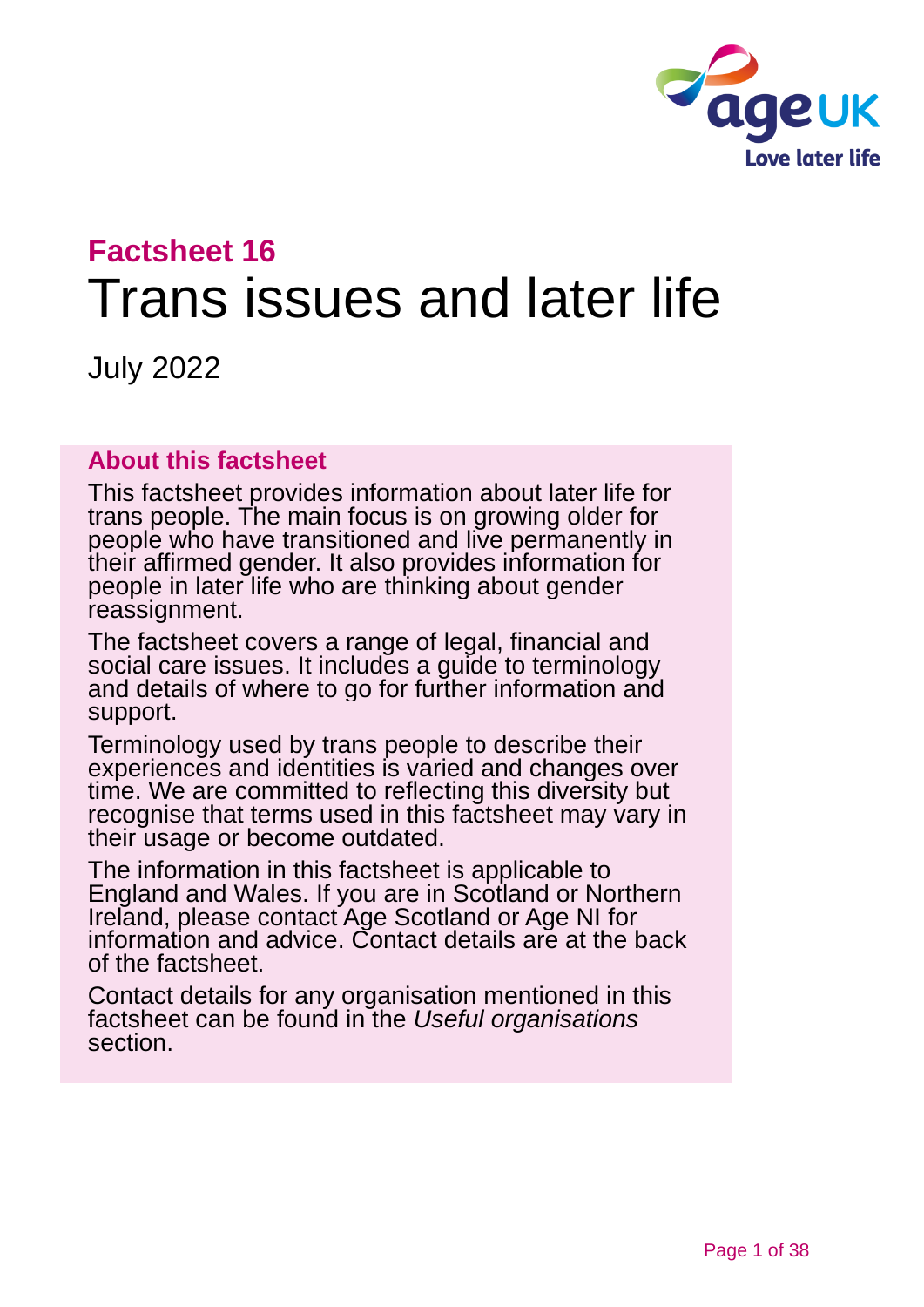# **Contents**

| 1 Who is trans?                                                | 4               |
|----------------------------------------------------------------|-----------------|
| 2 Trans and other gender identities                            | 5               |
| 2.1 Transgender                                                | 5               |
| 2.2 People who cross-dress                                     | $\overline{7}$  |
| 2.3 Non-binary people                                          | $\overline{7}$  |
| 3 Transitioning in later life                                  | 8               |
| 4 The transitioning process                                    | 9               |
| 4.1 Transition and hormones                                    | 11              |
| 4.1.1 The trans man's transition                               | 11              |
| 4.1.2 The trans woman's transition                             | 12 <sub>2</sub> |
| 5 The limits of transitioning in later life                    | 12              |
| <b>6 Getting older</b>                                         | 13              |
| 6.1 Sexual health                                              | 13              |
| 6.2 Being a healthy older trans man                            | 14              |
| 6.3 Being a healthy older trans woman                          | 14              |
| 6.4 Looking after your mental wellbeing                        | 15              |
| <b>7 Your rights</b>                                           | 15              |
| 7.1 The Gender Recognition Act: the basics                     | 15              |
| 7.2 If you are in an existing marriage or civil<br>partnership | 17              |
| 7.3 The Equality Act 2010                                      | 17              |
| 8 Hate crime                                                   | 19              |
| <b>9 Care services</b>                                         | 20              |
| 9.1 Seeking care and support                                   | 21              |
| 9.2 Sheltered housing and residential care                     | 22              |
| 9.3 Making a complaint about your care                         | 23              |
| <b>10 Financial issues</b>                                     | 24              |
| 11 Mental capacity and making decisions                        | 25              |
| 12 Wills and intestacy                                         | 26              |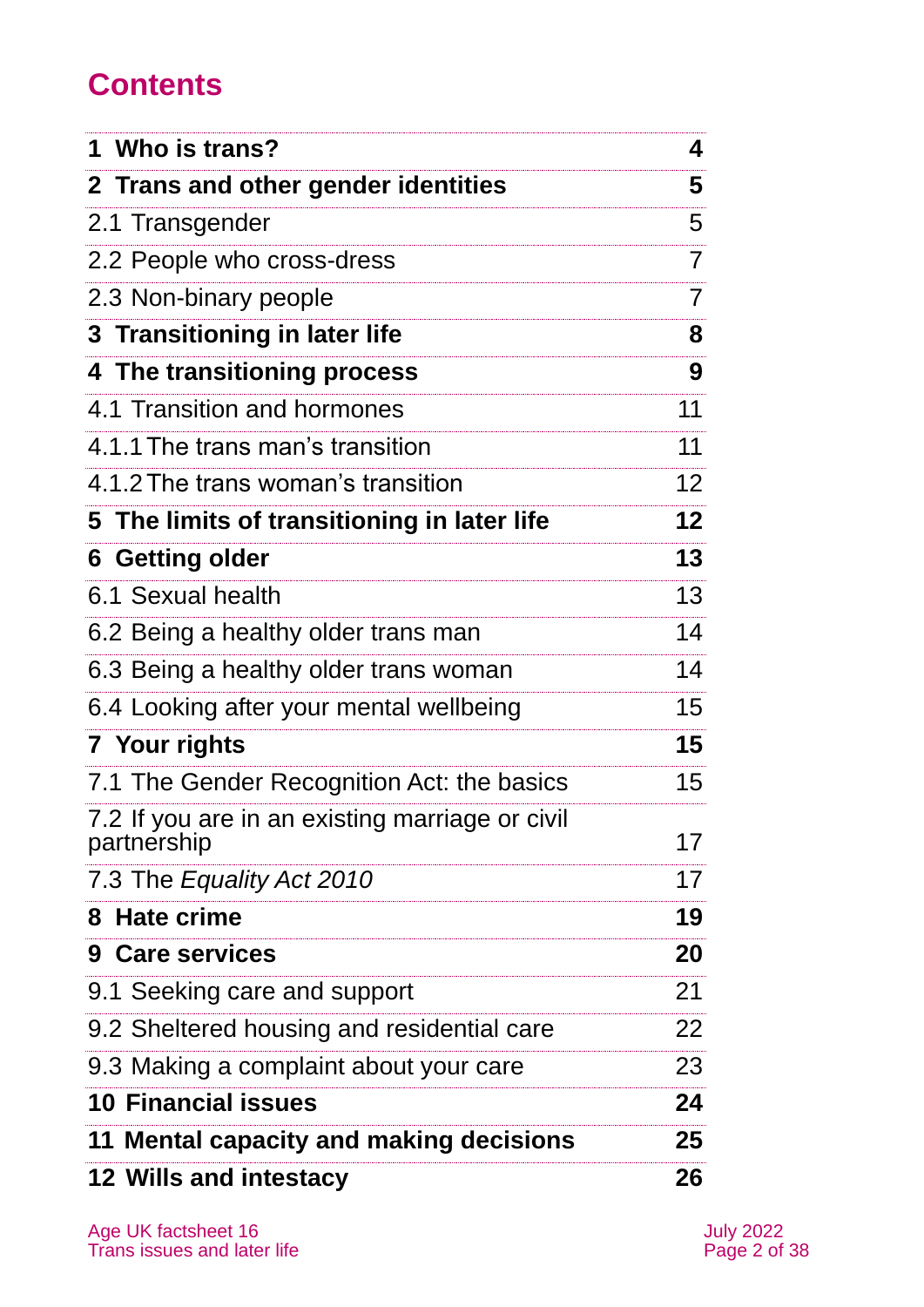| 13 Bereavement and registration of death<br>14 Partners of trans people | 冗 |
|-------------------------------------------------------------------------|---|
|                                                                         |   |
| Useful organisations                                                    |   |
| Age UK                                                                  |   |
| Support our work                                                        |   |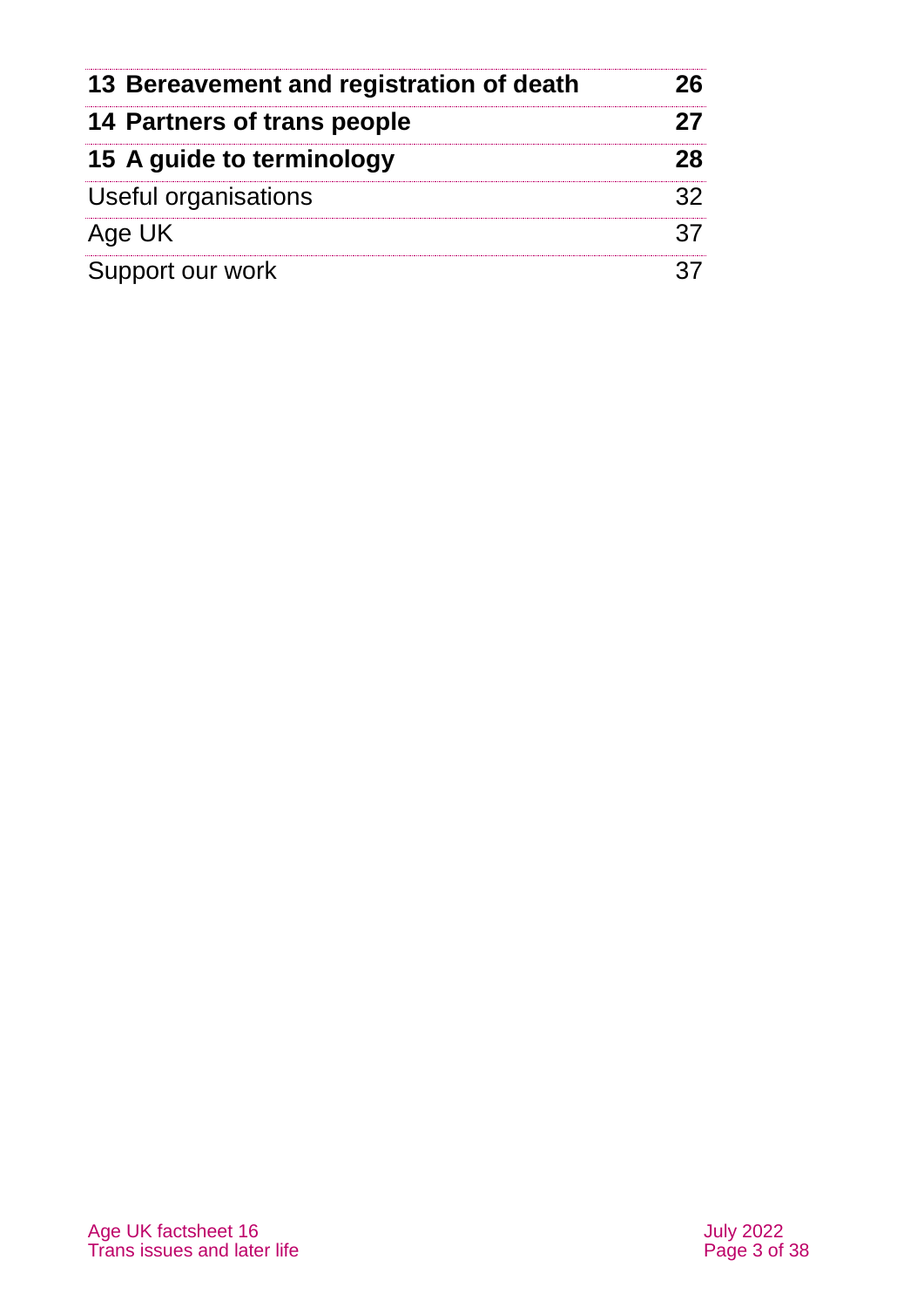### <span id="page-3-0"></span>**1 Who is trans?**

Trans people are people whose gender identity differs from or does not match or sit easily with their assigned sex. Trans is an umbrella term that embraces many different identities. For example, a trans person may or may not become fully bodily reassigned in their true gender identity. They may or may not receive hormone therapy, have gender related surgery, or obtain legal recognition of their change of gender.

In this factsheet, we aim to be similarly inclusive, but focus on trans people living permanently in their affirmed gender or who are seeking to do so. They may face particular issues, for example in employment, with family and friends, government bodies, and health and care providers.

Gender reassignment means you are protected by law under the *Equality Act 2010* against discrimination, harassment, and victimisation.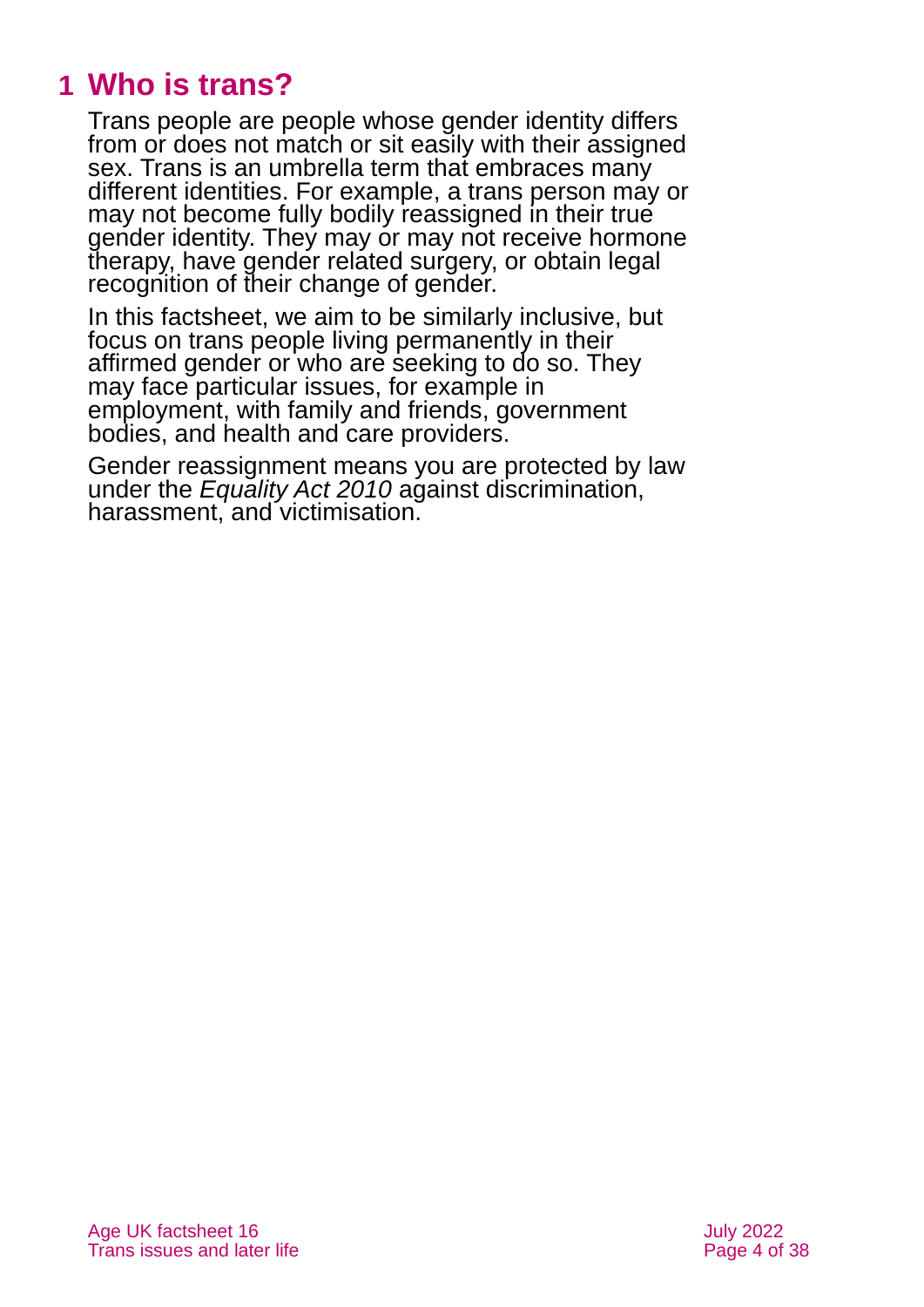#### **Note**

The guide to terminology in [section 15](#page-27-0) explains commonly used and medical terms, including many used in this factsheet. There are a few terms worth becoming familiar with at the outset:

**Assigned sex/gender**–the sex we are assigned at birth. The term developed because trans people describe feeling the gender they were brought up in was assigned or given to them, rather than being the gender they identified with.

**True gender**–describes the gender a person identifies with. The term '*preferred gender*' has been commonly used but is often considered inappropriate as it implies there is a choice in how a person identifies.

**Affirmed gender**–describes a person's gender following transition; the true gender with which they identify has been affirmed.

### <span id="page-4-0"></span>**2 Trans and other gender identities**

### **2.1 Transgender**

Many trans people report identifying as a member of the opposite sex from an early age. At some time in their life, many seek professional advice, perhaps after long periods of cross-dressing publicly or privately. This may be influenced by their personal and social circumstances, family support, and degree of motivation.

The medical term for discomfort or distress caused by a mismatch between your gender identity and biological sex assigned at birth is gender dysphoria. Many trans people and organisations prefer the terms '*gender incongruence*' or 'gender variance', which are used in this factsheet except when referring to the medical diagnosis.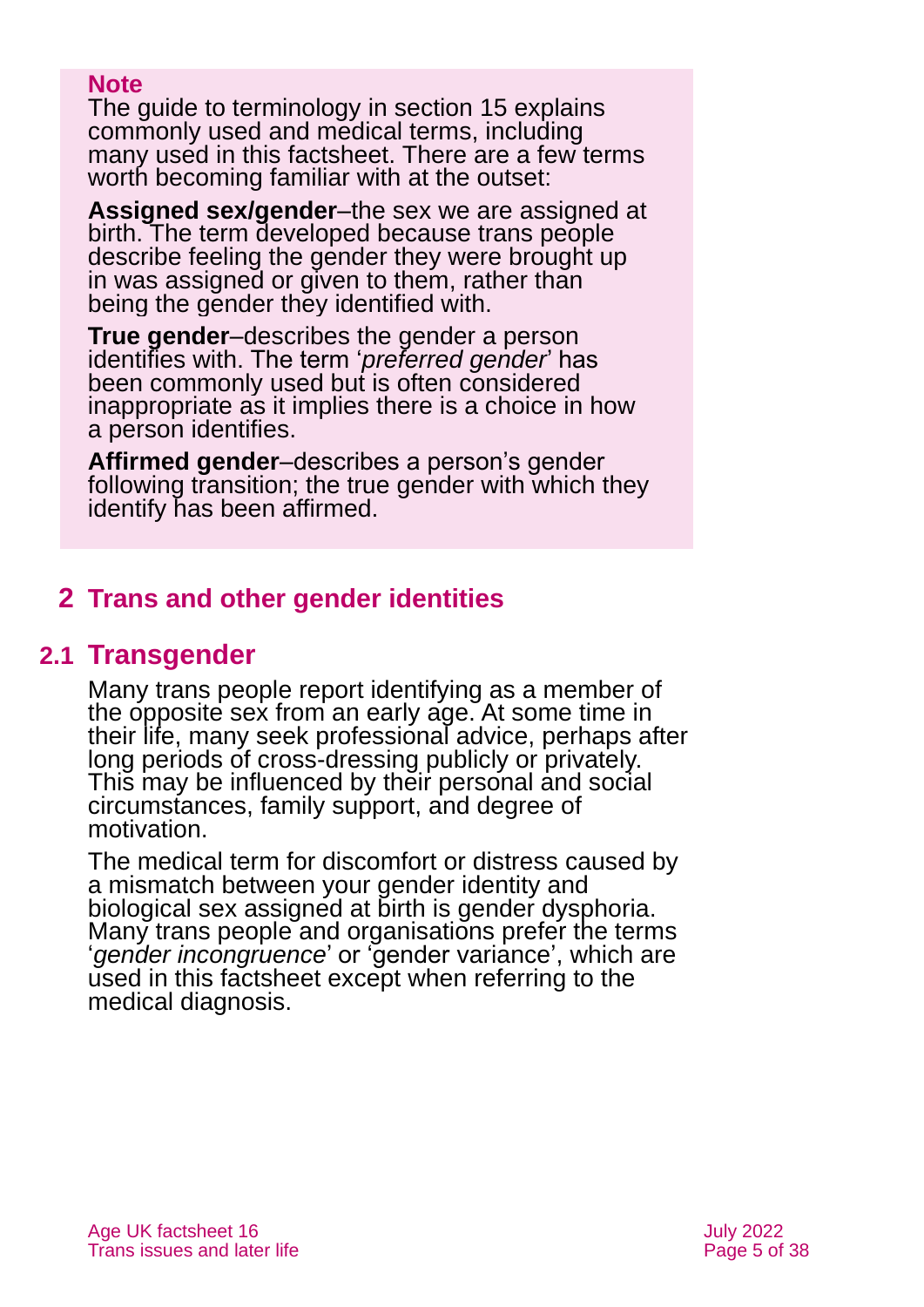If you identify as transgender, you may want to consider if and how you wish to pursue *'transition'*. Transition is not a standard or pre-determined process. People approach it in different ways depending on their circumstances, needs and preferences. Do you wish to have hormone therapy, surgery, or legal recognition of a change of gender? None are a requirement for transition, though many people proceed to pursue some, if not all, of these.

People who were assigned female at birth but identify as male, may refer to themselves as trans men or men with a trans history. Similarly, people assigned male at birth but who identify as female, may refer to themselves as trans women or women with a trans history.

You may see the abbreviations FtM (female to male) and MtF (male to female), but these can be problematic as for example, a trans woman is likely to have never identified as male in the first place.

These are important terms to understand but having taken steps to live in their true gender, people with a trans history may not wish to be referred to as trans, transgender, or transsexual. They may simply wish to be referred to as men or women.

#### **Sexual orientation of trans people**

Trans people may be heterosexual, lesbian, gay, bisexual, asexual or pansexual (attracted to a person of any sex or gender identity).

As a trans person, it is possible to experience a change of sexual orientation once transition is complete. For example, if you are a trans woman who was attracted to women before you transitioned, you may be attracted to men after transitioning.

This varies from person to person and the sexual orientation of many trans people does not change.

#### **Being trans and BAME**

If you are from a black, Asian, or other minority ethnic (BAME) community, you may have a different experience of being older and trans and face different challenges because of your culture or faith.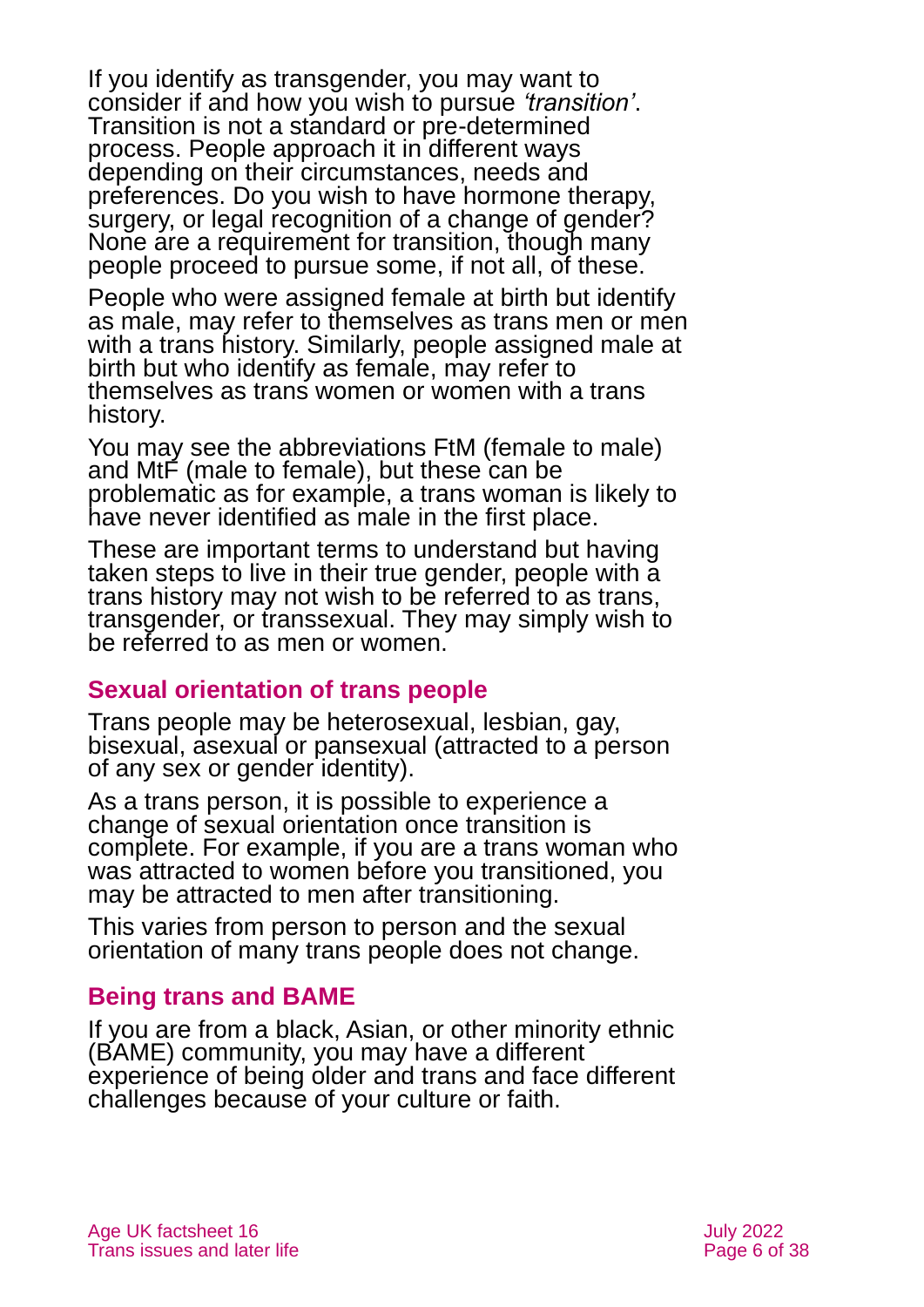You may feel the majority white trans community speaks out about experiences you cannot relate to, meaning services do not address your needs and fail to support you as well as you would wish.

At its worst, prejudice and discrimination may be multiplied, risk of depression may be greater, and the likelihood of being a victim of hate crime heightened because you are a person of colour.

Gender identity research and education society [\(GIRES\)](http://www.gires.org.uk/inclusivity-supporting-bame-trans-people) produces a guide with practical tips, guidance and resources dedicated to supporting black, Asian and minority ethnic trans people: *[Inclusivity –](https://www.gires.org.uk/inclusivity-supporting-bame-trans-people/) [Supporting BAME Trans People.](https://www.gires.org.uk/inclusivity-supporting-bame-trans-people/)*

#### **2.2 People who cross-dress**

People who cross-dress are usually comfortable with their assigned gender and do not wish to change it. For some, cross-dressing is preliminary to reaching the decision they are trans and go on to live permanently in their true gender.

Trans people who cross-dress enjoy wearing clothes associated with the opposite sex, often for relatively short periods of time, for personal comfort and pleasure.

You may hear the term transvestite used to describe a person who cross-dresses. Trans communities generally prefer the term '*cross-dresser*'.

#### **2.3 Non-binary people**

Non-binary describes gender identities that are not exclusively masculine or feminine and therefore outside the '*gender binary*' of male and female. It may mean you feel you have no gender.

You may come across other terms such as gender variance or gender fluid, to describe variations in nonbinary identities. These are listed in the guide to [terminology](#page-27-0) at the end of this factsheet.

Non-binary people may experience gender variance and wish to pursue the [transition](http://nonbinary.org/wiki/Transition) route, but equally they may want to focus on '*being themselves*'.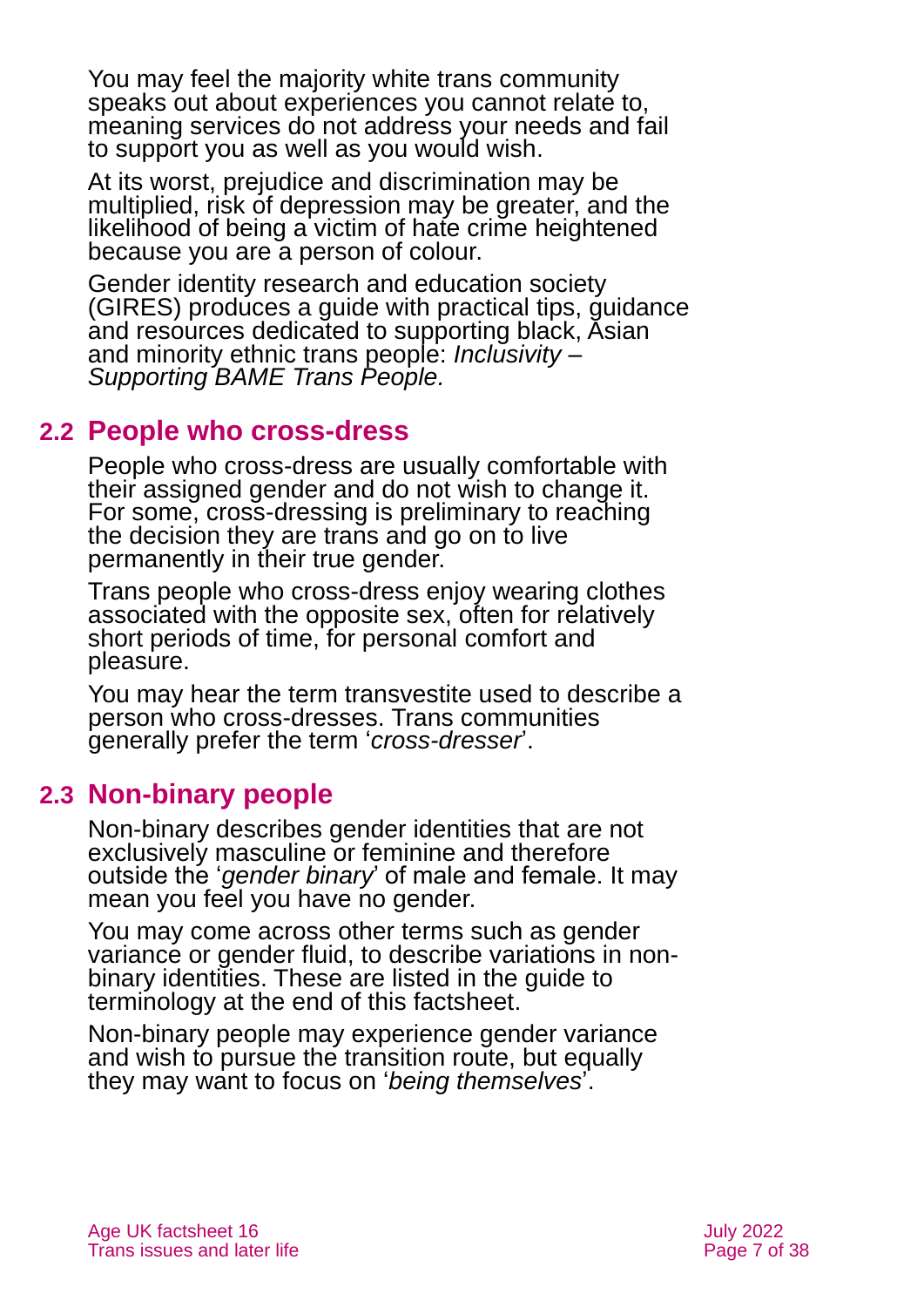One of the most important ways others can acknowledge and respect non-binary identities is to use the personal pronoun a non-binary person uses. There is a developing vocabulary of pronouns, but you are most likely to hear the term '*they*' (in the singular) instead of '*she*' or '*he*'.

### <span id="page-7-0"></span>**3 Transitioning in later life**

You may be asking yourself if you are trans or where you sit on the trans '*spectrum*'. For example, is the desire to occasionally cross-dress simply about enjoyment or does it indicate something more? Though many trans people have an inkling early in their life, some may find themselves asking such questions later in life. Retirement or the death of a partner may provide the first real opportunity to think about and act on this.

Older people have successfully transitioned and are living part-time or permanently in their affirmed gender. There are advantages as well as risks in taking this step. It can be an opportunity to resolve long standing conflicts and uncertainties that threaten your mental health and wellbeing. There may be fewer social and economic impacts when work or social responsibilities change. However, there may be financial implications when transitioning (see [section 10\)](#page-23-0).

Achieving surgical reassignment is not often easy. Psychological implications should not be underestimated and are always addressed as part of your assessment. The process can take several years, involve several doctors, and probably involve more than one operation. After having surgery available to you (not everyone is able to have all possible operations), you will probably require long term hormone therapy and regular monitoring for possible side effects.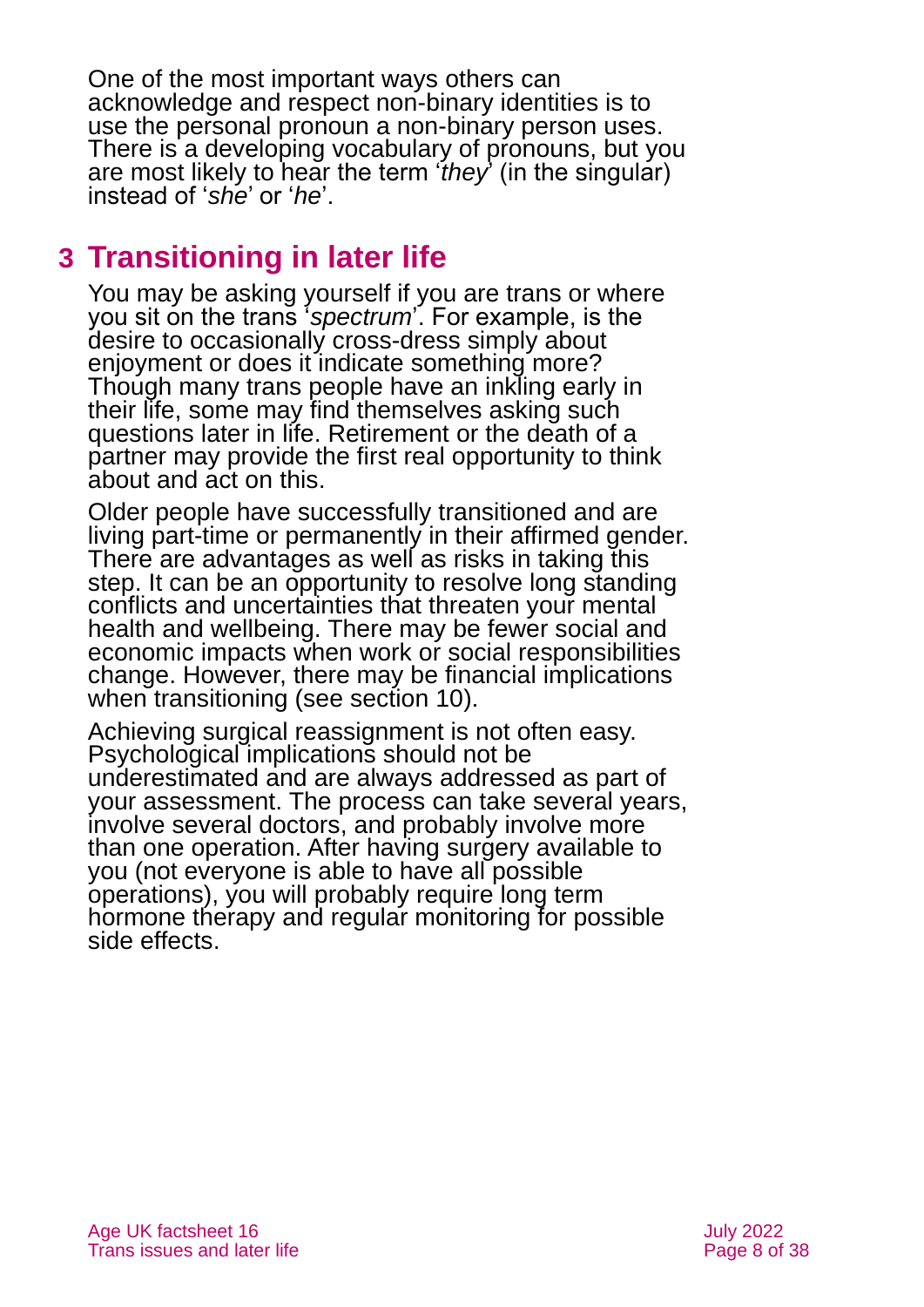#### **Note**

In **England**, there is information on gender dysphoria and the transition process at [www.nhs.uk/conditions/gender-dysphoria](http://www.nhs.uk/conditions/gender-dysphoria)

In **Wales**, visit [Gender Wales](https://gender.wales/) website at <https://gender.wales/>

### <span id="page-8-0"></span>**4 The transitioning process**

Gender transition is likely to take several years. You usually start by seeking a diagnosis. When you receive a diagnosis, you can discuss its implications and agree a treatment plan.

You may wish to think about the physical, social, psychological and emotional changes involved. This includes making decisions about whether you want to commence hormone therapy and want to be considered for surgery?

Social transitioning involves social, cosmetic, and legal changes without regard to medical interventions. For example, do you want to change your name and gender marker on documentation and explore financial implications?

The two most commonly used methods to change your name are by [deed poll](https://www.gov.uk/change-name-deed-poll) or [statutory declaration.](https://www.gov.uk/government/publications/statutory-declarations) The law resources section of the [GIRES website](https://www.gires.org.uk/category/law/) has information about changing your name and lists the documents you need.

[Tranzwiki](https://www.tranzwiki.net/) directory lists organisations offering information and support for people with gender identity issues and their families

#### **Assessment**

A visit to your GP is usually the first step, though typically they may not have experience of trans issues. Most GPs are unlikely to have seen many trans people during their medical career. Your GP can refer you to a specialist team at an [NHS Gender Dysphoria Clinic](https://www.nhs.uk/nhs-services/how-to-find-an-nhs-gender-identity-clinic/)  [\(GDC\).](https://www.nhs.uk/nhs-services/how-to-find-an-nhs-gender-identity-clinic/) These clinics offer expert support and help, as well as assessment and diagnosis, for people with gender incongruence.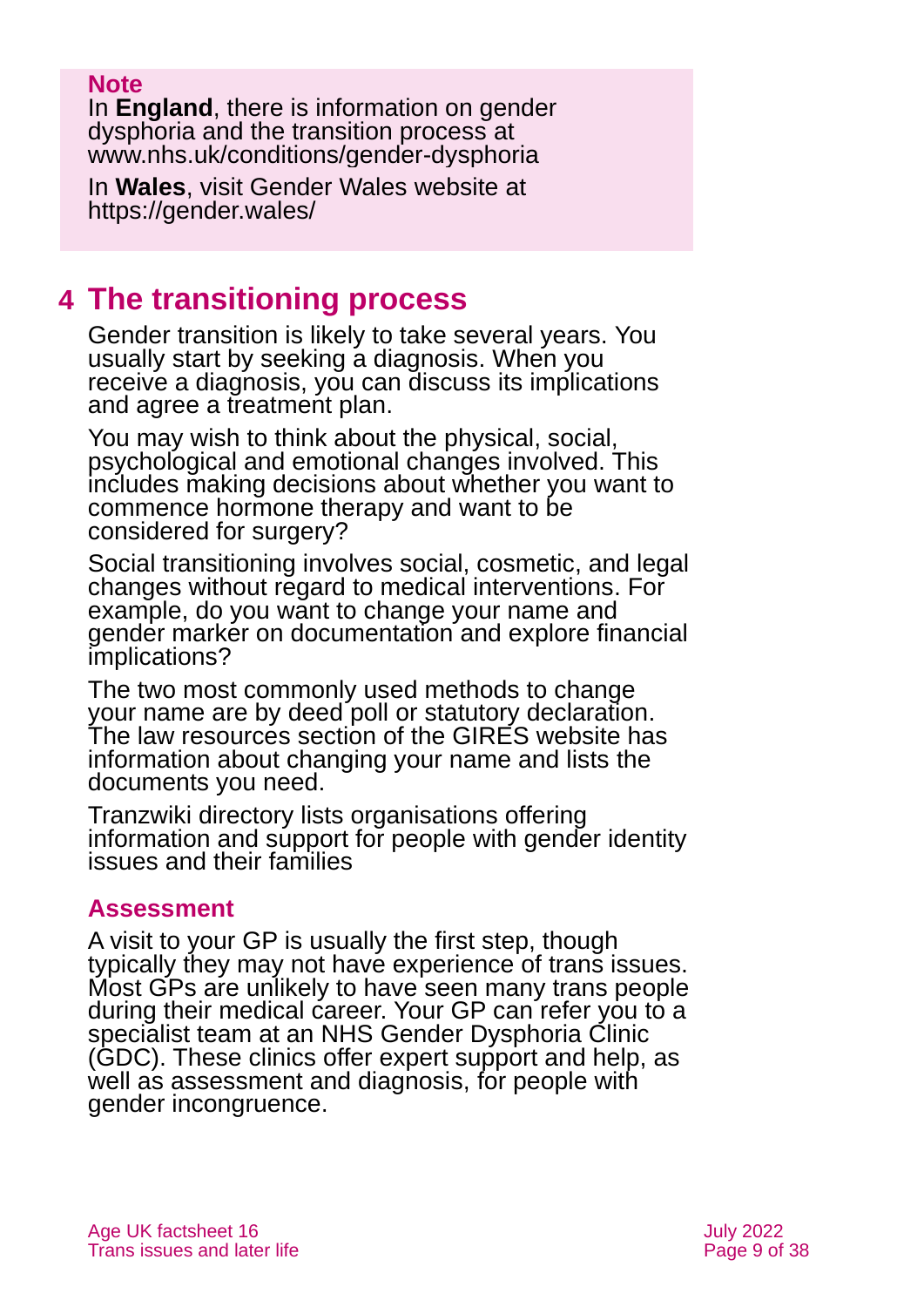You can also self-refer to a GDC or a local pilot (see section below) but still requires your GP's involvement. Alternatively, you can seek private consultation and assessment.

A diagnosis of *gender dysphoria* is usually made after an in-depth assessment by two or more specialists and may require several sessions, a few months apart. It may involve discussions with people you are close to, for example members of your family or your partner.

The assessment assists you to determine whether you have gender dysphoria and how you wish to proceed. It may involve a more general assessment of your physical and psychological health.

#### **Developing a treatment plan**

If the assessment suggests you have gender dysphoria, GDC staff work with you to agree an individual treatment plan. This aims to remove or reduce any distressing feelings you experience due to the mismatch between your gender identity and biological sex, and help you live in your true gender.

It can involve discussing psychological support, the risks and benefits of hormone treatment or any surgical treatment you may want to consider, and a likely preliminary timescale for treatment you choose to have. If you choose to take hormones, you need regular blood tests and check-ups to make sure the treatment is working and to identify any signs of associated health problems.

Genital reconstructive surgery (but not hormone therapy) is subject to completion of '*social gender role transition*' (sometimes called '*real life experience*'). This involves living in your affirmed gender for at least one to two years – enough time for you to have a range of experiences, such as work, holidays and family events, face challenges to your self-confidence, and build self-esteem in your affirmed identity. This may seem arduous but a period of psychological adjustment is currently thought to be essential to success in your new identity.

It is possible to pursue gender transition using a combination of NHS and private healthcare, but you must discuss this with NHS staff.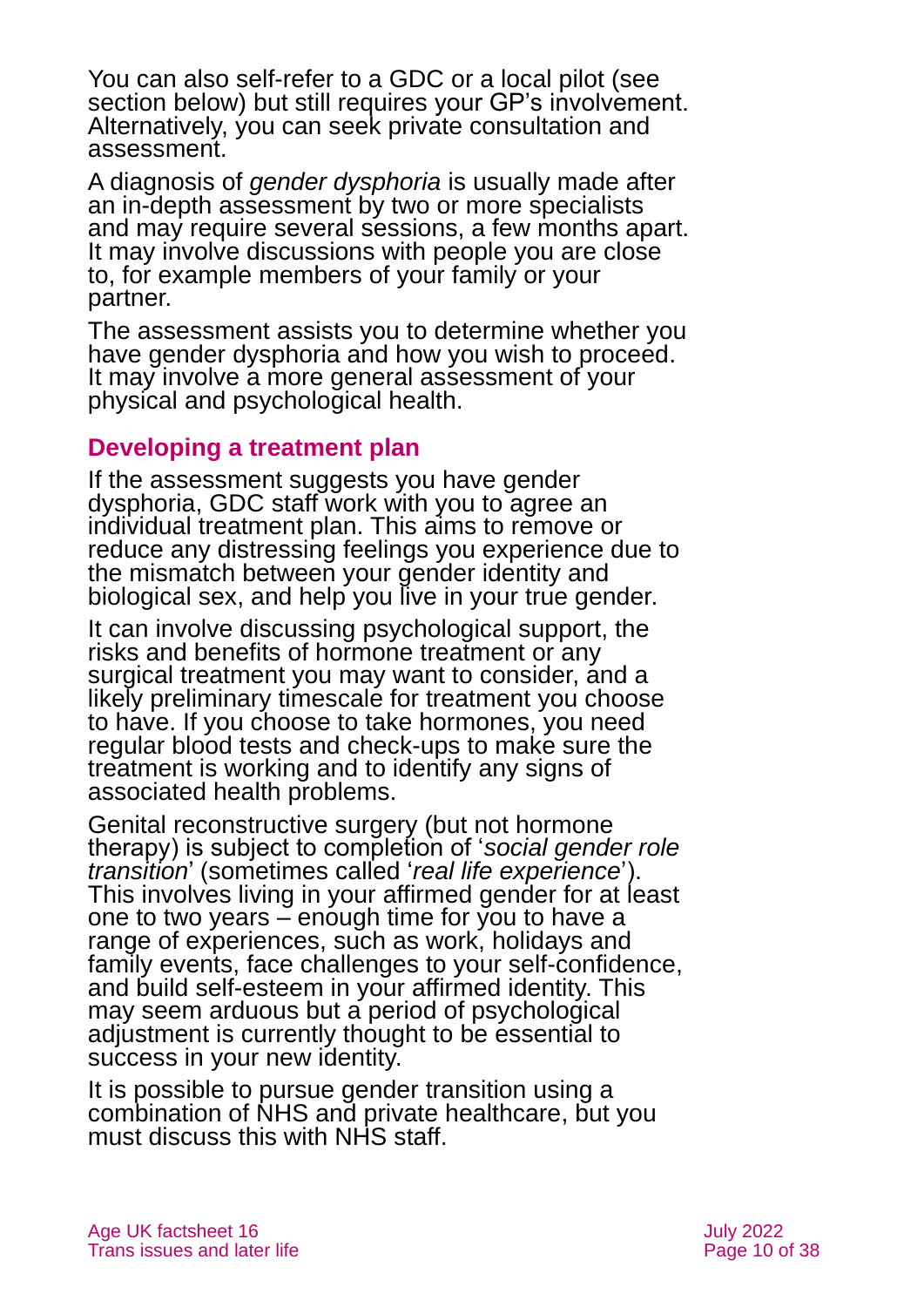NHS clinics cannot work in parallel with private clinicians. Following your initial assessment, you must decide if you would like each part of your treatment to be undertaken with the NHS or privately. The NHS route is free, but demand is high and capacity limited by number and location of [GDCs](https://www.nhs.uk/live-well/healthy-body/how-to-find-an-nhs-gender-identity-clinic/) - there are currently seven in England and one in Wales.

In addition, there are four pilot schemes located within other NHS services offering appointments to those already on the waiting list, located in London, Merseyside, Manchester and the East of England.

#### **4.1 Transition and hormones**

Hormone therapy means taking hormones of the gender you identify with. The type, intensity, and rate of reaction to hormone therapy varies from person to person and depends on the type of medication taken. In the long term, your hormone levels will continue to be monitored by your GP.

#### **4.1.1 The trans man's transition**

A trans man (assigned female at birth but identifies as male) takes testosterone (masculinising hormones). Physical and emotional changes you may experience include:

- beard and body hair growth
- ⚫ development of male pattern baldness
- slight increase in the size of your clitoris
- ⚫ heightened libido
- ⚫ increased muscle bulk
- ⚫ deepening of your voice, but not usually to the pitch of other men
- ⚫ cessation of periods if you are pre-menopausal
- ⚫ development of acne.

Breasts will not reduce in size so, after about a year living as a trans man, you may want chest reconstruction surgery. This removes breast tissue, reduces nipple size and contours a masculine-looking chest wall. Hormone therapy may be the only treatment you want, but surgery to create a penis (phalloplasty) or to construct a scrotum (scrotoplasty), and testicular implants are possible, and may be provided on the NHS.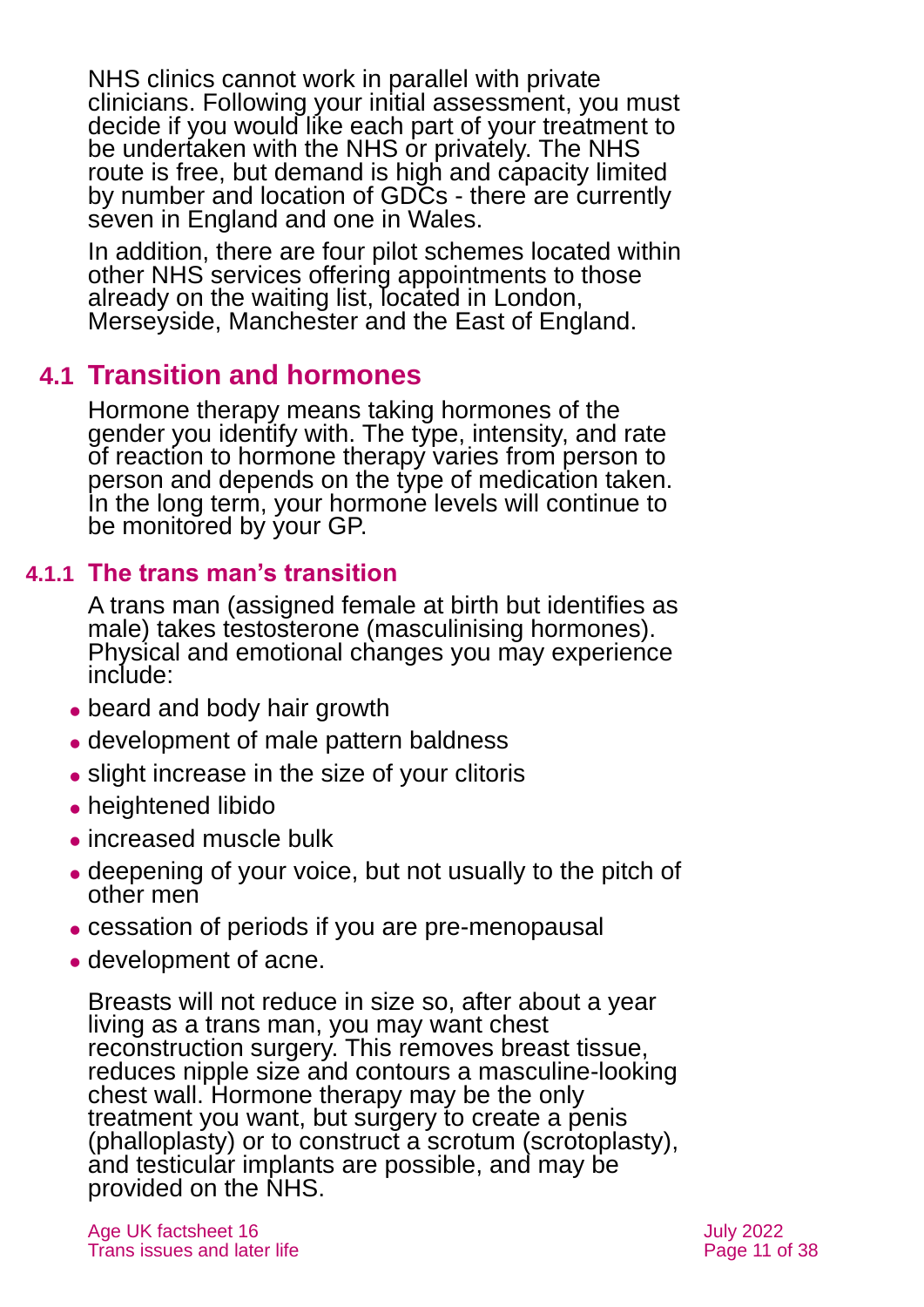#### **4.1.2 The trans woman's transition**

A trans woman (assigned male at birth but identifies as female) takes oestrogen (feminising hormones) and probably a testosterone blocker. Physical and emotional changes you may experience include:

- reduction in sexual appetite
- fat distribution onto your hips and bottom
- ⚫ slight reduction in the size of your penis and testicles
- ⚫ finding erections and orgasm harder to achieve
- ⚫ reduction in muscle bulk and power
- ⚫ breasts feel tender and lumpy and sometimes increase modestly in size
- ⚫ reduction in facial and body hair growth, which can support hair removal using electrolysis, laser or other techniques.
- male pattern baldness slowing or stopping but not necessarily reversed.

Your voice will not rise in pitch and you may need speech therapy to achieve a more female tone. You may have more pronounced emotional ups and downs than previously experienced.

You may only want hormone therapy, but surgery such as the removal of male genitalia, construction of a vagina (vaginoplasty), clitoris (clitoroplasty) or vulva (vulvaplasty) may be available through the NHS. Breast implants are not routinely available on the NHS.

### <span id="page-11-0"></span>**5 The limits of transitioning in later life**

All the stages described above are possible for older people. However, the older you are, the more you need to be aware of the limits, potential impacts and risks of hormone therapies and surgery. Issues discussed at a GDC assessment, if considering surgical treatment, include:

- ⚫ your general physical fitness and whether you have a history of high blood pressure, circulatory or cardiac problems
- whether you smoke or have been a smoker
- ⚫ your weight, particularly if you are overweight.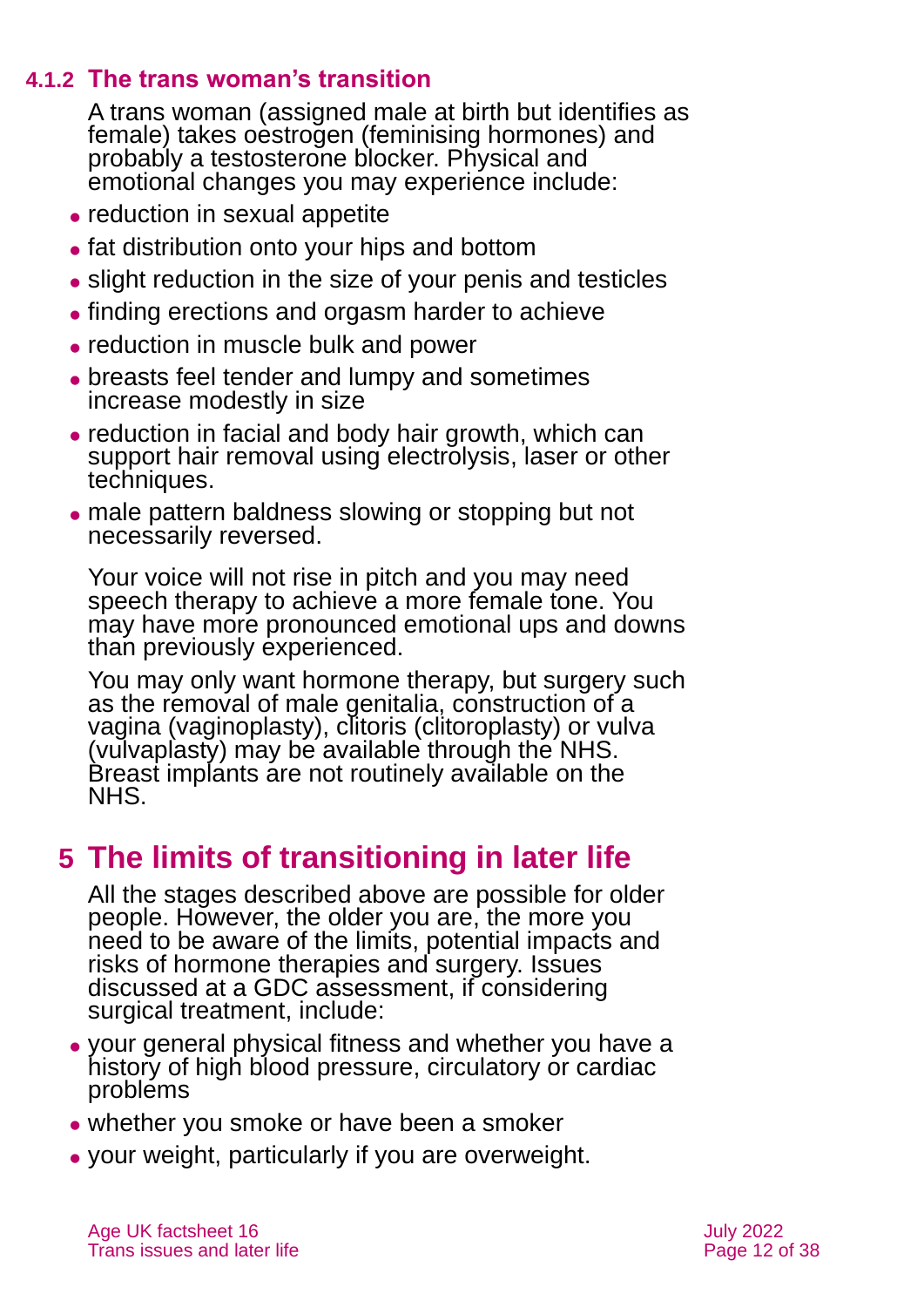As there are less arduous alternatives not involving major surgery, you may want to consider whether specialist counselling to support you to live in your affirmed gender is a better option. For example, social transition rather than medical transition or treatment with cross sex hormones.

### <span id="page-12-0"></span>**6 Getting older**

The way that you experience later life varies according to the age you transitioned and when that was. If you are 60 and transitioned when you were 20, you have had a different life and faced different issues than if you are 60 but transitioned when you were 55. Annual health checks are recommended as a minimum.

A [Public Health England leaflet](https://www.gov.uk/government/publications/nhs-population-screening-information-for-transgender-people#history) explains which screening in the national screening programme you can have. In Wales, visit the Public Health Wales website to download their leaflet, '*[Screening](https://phw.nhs.wales/services-and-teams/screening/breast-screening/breast-screening-public-information/information-for-people-who-are-transgender-or-non-binary/screening-information-for-people-who-are-transgender-non-binary-gender-diverse/)  information for people who are [Transgender, Non](https://phw.nhs.wales/services-and-teams/screening/breast-screening/breast-screening-public-information/information-for-people-who-are-transgender-or-non-binary/screening-information-for-people-who-are-transgender-non-binary-gender-diverse/)[binary, Gender diverse](https://phw.nhs.wales/services-and-teams/screening/breast-screening/breast-screening-public-information/information-for-people-who-are-transgender-or-non-binary/screening-information-for-people-who-are-transgender-non-binary-gender-diverse/)*'.

Knowledge is improving as people age. There are still unanswered questions about what later life and health are like for the first generation of trans people in their 60s and over who have taken hormone therapy for 40 years or more. Many are living with gender reassignment surgeries performed using different techniques of the 1960s and 70s.

#### **6.1 Sexual health**

Regardless of your sexual orientation, having a fulfilling sex life, practicing safer sex, and preventing sexually transmitted infections (STIs) are important for good health and wellbeing.

Contact your local NHS GUM clinic (Genito-Urinary Medicine), search *['sexual health services and support](https://www.nhs.uk/Service-Search/Sexual-health-information-and-support/LocationSearch/734)*' [on NHS website](https://www.nhs.uk/Service-Search/Sexual-health-information-and-support/LocationSearch/734) or call 111.

In Wales, visit the '*[Sexual & Reproductive Health](https://111.wales.nhs.uk/localservices/?s=SexualHealth&pc=n&sort=default)*' [section of the NHS 111 Wales website.](https://111.wales.nhs.uk/localservices/?s=SexualHealth&pc=n&sort=default) You do not need a GP referral. Clinic staff do not share information with your GP or anyone else unless you ask them to.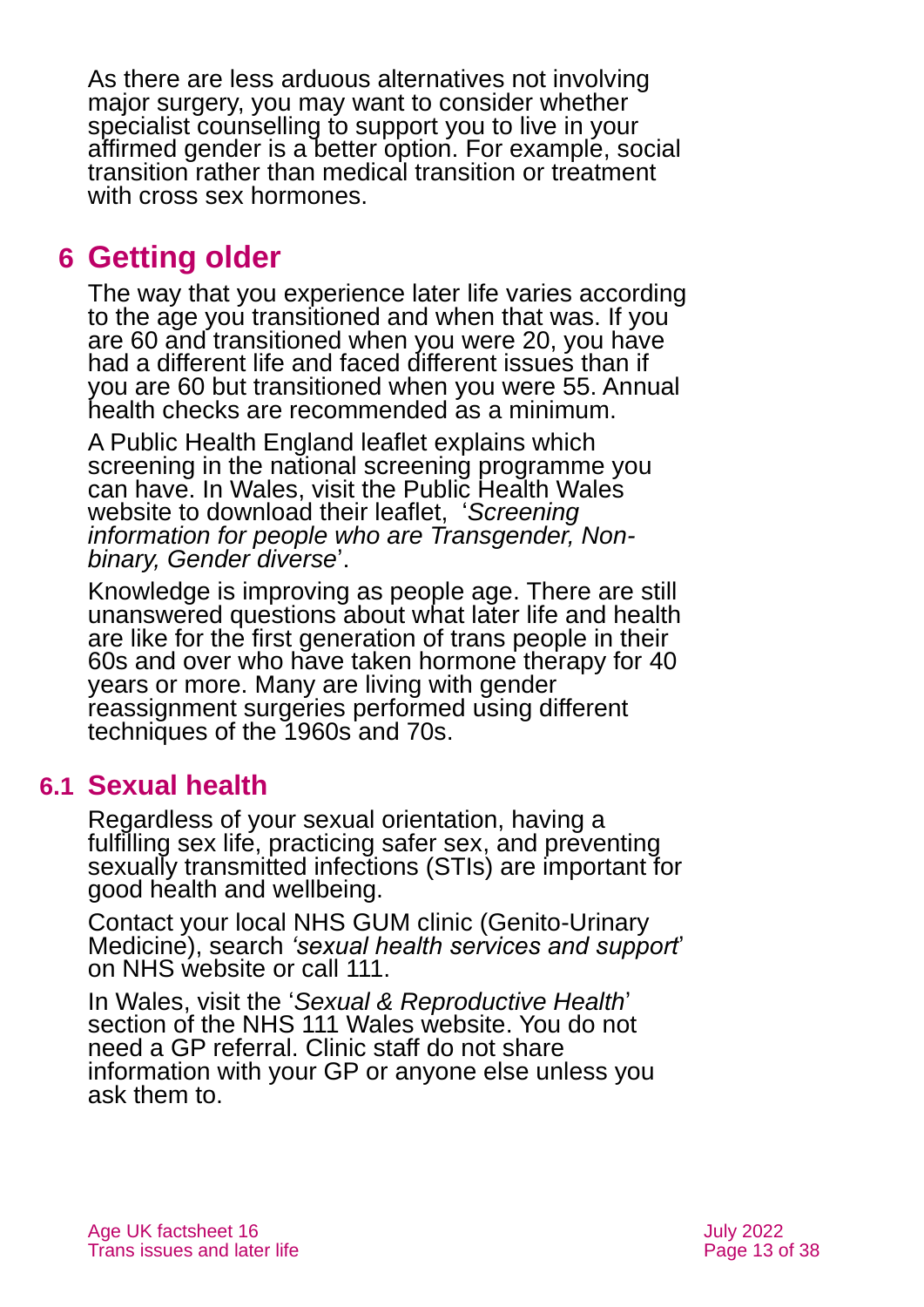### **6.2 Being a healthy older trans man**

Issues to consider and discuss with health professionals, particularly if you sense, see, or feel anything unusual, include:

- ⚫ bone strength and osteoporosis risk
- side effects associated with testosterone therapy
- ⚫ lifestyle issues smoking, diet, and exercise
- ⚫ blood pressure
- ⚫ vaginal health (if you still have a vagina)
- ⚫ whether or not to undergo a hysterectomy
- ⚫ need for smear tests if you have not had a full hysterectomy
- ⚫ risk of urethral stones, if you had genital reconstruction
- ⚫ breast screening (even when breasts are removed, not all potentially cancerous glands are removed)
- ⚫ the state of silicone testicular implants and/or penile prosthetics.

### **6.3 Being a healthy older trans woman**

Issues to consider and discuss with health professionals, particularly if you sense, see, or feel anything unusual, include:

- ⚫ bone strength and osteoporosis risk
- ⚫ the long term effects of oestrogen replacement therapy
- ⚫ lifestyle issues smoking, diet, and exercise
- ⚫ blood pressure
- ⚫ oestrogen, testosterone, and prolactin (hormone) levels
- prostate health
- ⚫ dilation and douching advice if you had plastic surgery to create a vagina (vaginoplasty)
- the health of your vagina
- ⚫ breast self-examination and mammograms
- the state of silicone breast implants
- ⚫ Abdominal Aortic Aneurysm (AAA) Screening checking for a swollen or bulging aorta (artery from the heart). Offered to men over 65.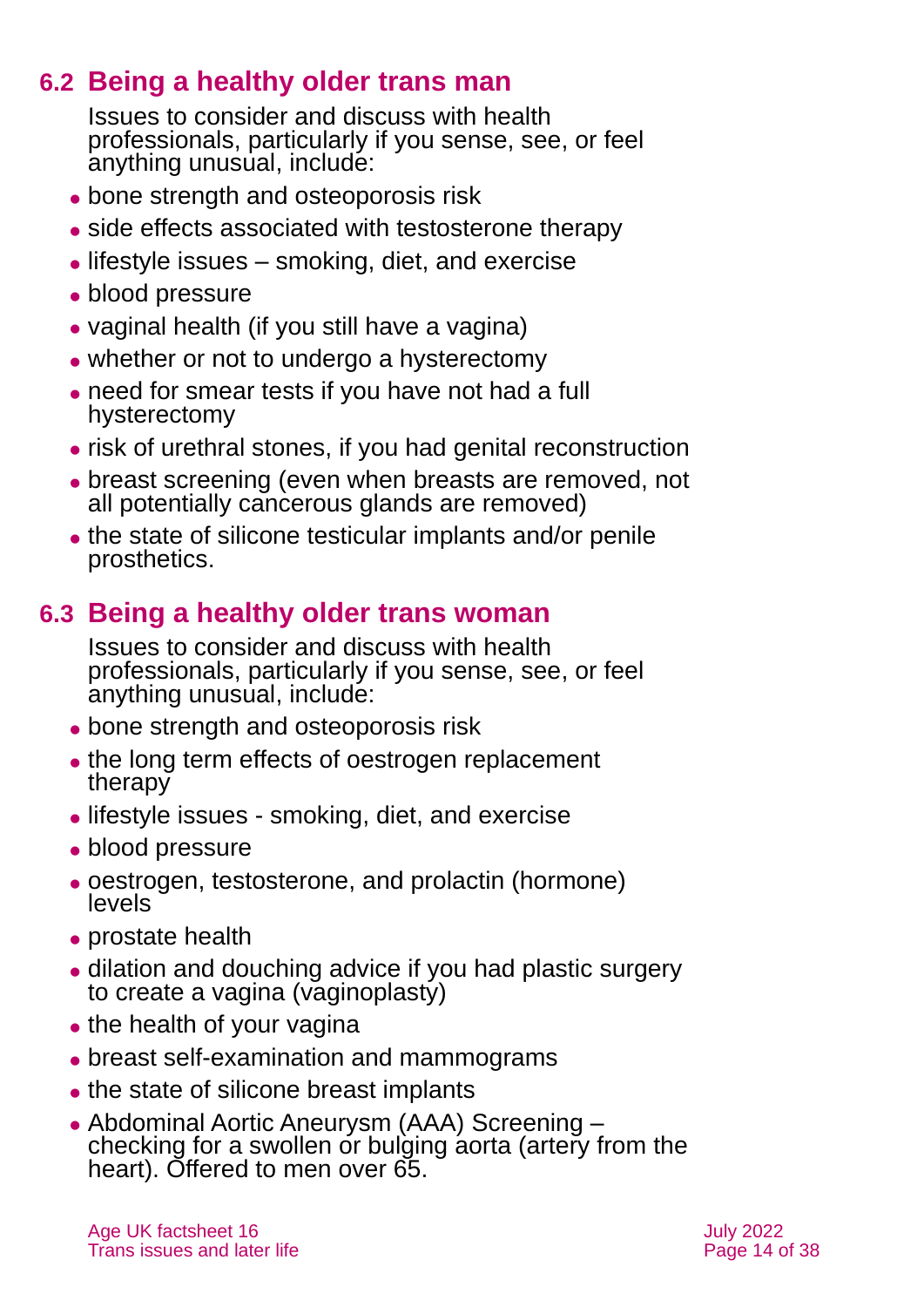### **6.4 Looking after your mental wellbeing**

Taking steps to transition, living in your true gender, and your response to hormone therapy can have a significant and positive impact on your mental wellbeing.

At the same time, fears and uncertainties about your new life and other people's responses, can undermine your self-esteem and the positive impacts of your decision to transition. There may be issues you have simply not given yourself time to address.

Many local authorities can put you in touch with local social and support organisations for LGBTQ+ people, with some groups for trans people only. Search the equality or support organisations sections on their website or contact the customer services department.

If you struggle with your mental wellbeing and it is starting to interfere with your daily life and relationships, it is time to seek help from your GP. [Depression](http://www.nhs.uk/Conditions/Depression/Pages/Symptoms.aspx) is more than feeling low. As a general rule, you may feel sad, hopeless, and start to lose interest in things you used to enjoy. Symptoms like these go on for weeks or months.

At its mildest, you simply feel persistently low, while severe depression can make you feel suicidal. Many people wait a long time before seeking help, but it is best not to delay. With the right treatment and support at the right time, most people with depression can make a full recovery.

See Age UK guide *[Your mind matters,](https://www.ageuk.org.uk/globalassets/age-uk/documents/information-guides/ageukig56_your_mind_matters_inf.pdf)* for more information.

# <span id="page-14-0"></span>**7 Your rights**

### **7.1 The Gender Recognition Act: the basics**

*The [Gender Recognition Act 2004](https://www.legislation.gov.uk/ukpga/2004/7/contents)* (GRA), introduced in April 2005, gives legal recognition to a transsexual person's affirmed gender and recognises a transsexual person as someone who lives permanently in their affirmed gender and intends to do so for the rest of their life.

There is no requirement to be taking hormones or having surgical procedures.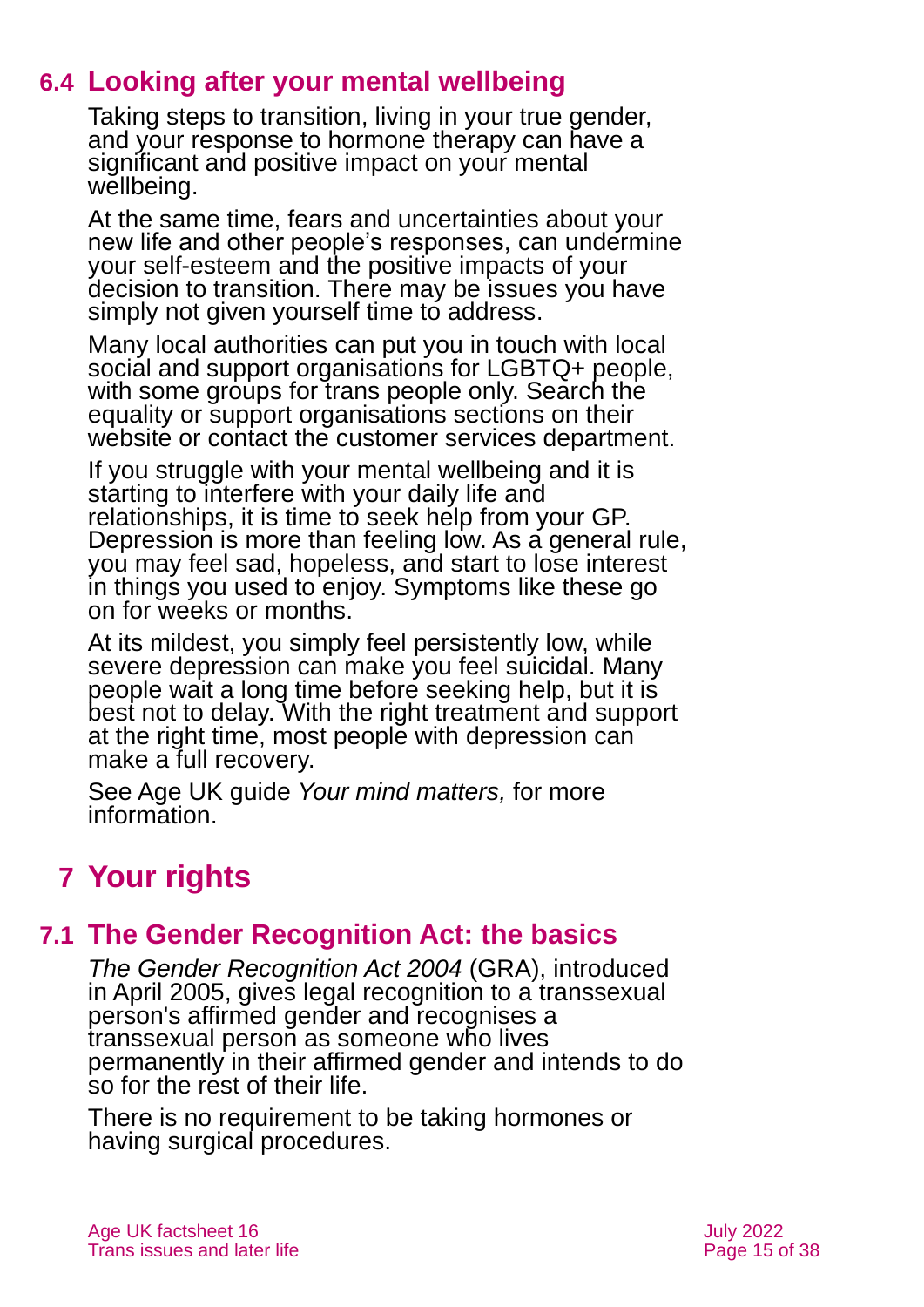#### **What gender recognition means**

The GRA enables transsexual people to apply to the Gender Recognition Panel for *'gender recognition*'. If successful, you receive a Gender Recognition Certificate (GRC), and information on how to get a new birth certificate.

Once you have a GRC, you must be treated as your affirmed gender for legal purposes, including marriage, civil partnership, and registration of death. A GRC gives you enhanced privacy rights.

See [section 7.2](#page-16-0) if you are married or in a civil partnership.

#### **Applying for GRC**

Official guidance booklet *T455 [The General Guide for](https://www.gov.uk/government/publications/gender-recognition-certificates-t455)  [All Users,](https://www.gov.uk/government/publications/gender-recognition-certificates-t455)* contains information to help at each stage of the process. It alerts you to organisations you must notify if successful, such as HM Revenue and Customs. In response to a [consultation,](https://researchbriefings.files.parliament.uk/documents/CBP-9079/CBP-9079.pdf) the GRC certificate fee was reduced to £5 from May 2021.

To apply for a GRC, see [www.gov.uk/apply-gender](http://www.gov.uk/apply-gender-recognition-certificate/changing-your-gender)[recognition-certificate/changing-your-gender](http://www.gov.uk/apply-gender-recognition-certificate/changing-your-gender)

For more information, see [www.gov.uk/government/publications/gender](http://www.gov.uk/government/publications/gender-recognition-certificates-t455)[recognition-certificates-t455](http://www.gov.uk/government/publications/gender-recognition-certificates-t455)

#### **A right to privacy**

Section 22 of the GRA provides high levels of privacy protection. It makes it a criminal offence for any individual who has information about you in their official capacity, to disclose you have a GRC without your express permission. '*Official capacity*' includes all service providers, government agencies, local authorities, membership groups and associations, employers, and the police (except in rare circumstances).

You should put in writing any limits you place on further disclosure to any individual who knows your medical history. If you have privacy problems, contact [Galop.](http://www.galop.org.uk/)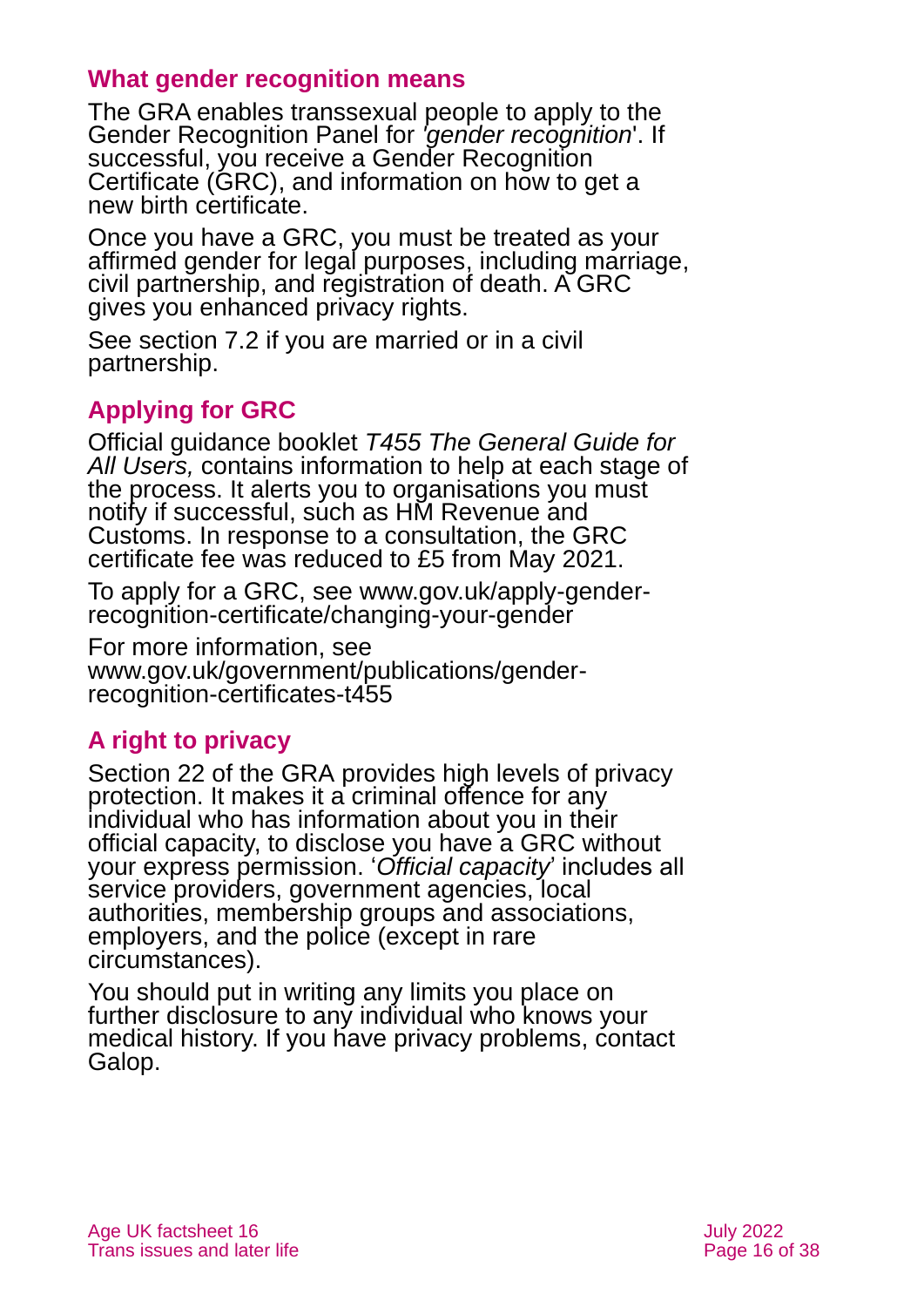#### <span id="page-16-0"></span>**7.2 If you are in an existing marriage or civil partnership**

You can stay married if you apply for a GRC. To do so, you and your spouse must fill in a statutory declaration saying you both agree to stay married. If you or your spouse do not wish to stay married, you get an '*interim certificate*'. You use this as grounds to end the marriage and once you end it, you get a full GRC.

You can stay in a civil partnership if it was registered in England, Wales or Northern Ireland. Your partner must fill in a statutory declaration saying that they agree to stay in a civil partnership with you. If your partner does not agree you will get an '*interim certificate*'.

#### **7.3 The** *Equality Act 2010*

*The Equality Act 2010* ('*the Act'*) provides a legal framework to protect the rights of people with '*protected characteristics*' and to advance equality of opportunity for all. Gender reassignment is a protected characteristic under the Act. This gives protection against discrimination, harassment, and victimisation. To be protected, you do not need to have undergone treatment or surgery. You can be at any stage in the transition process – proposing to, or undergoing a process to reassign your gender, or have completed it.

*The Equality Act 2010* defines exceptions when it is [lawful to positively discriminate and treat you](https://www.equalityhumanrights.com/en/advice-and-guidance/gender-reassignment-discrimination)  [differently due to gender reassignm](https://www.equalityhumanrights.com/en/advice-and-guidance/gender-reassignment-discrimination)ent.

#### **Employment rights**

The Act makes it unlawful for an employer, at the recruitment stage and as an employee, to discriminate against you, or treat you less favourably on grounds of gender reassignment. Protection from harassment applies to harassment from your employer, colleagues, customers, or suppliers.

The Act specifically requires employers to treat absence from work for procedures related to gender reassignment as they would accept absence for sickness, injury, or any other reason. You can bring a claim at an Employment Tribunal if discriminated against on these grounds.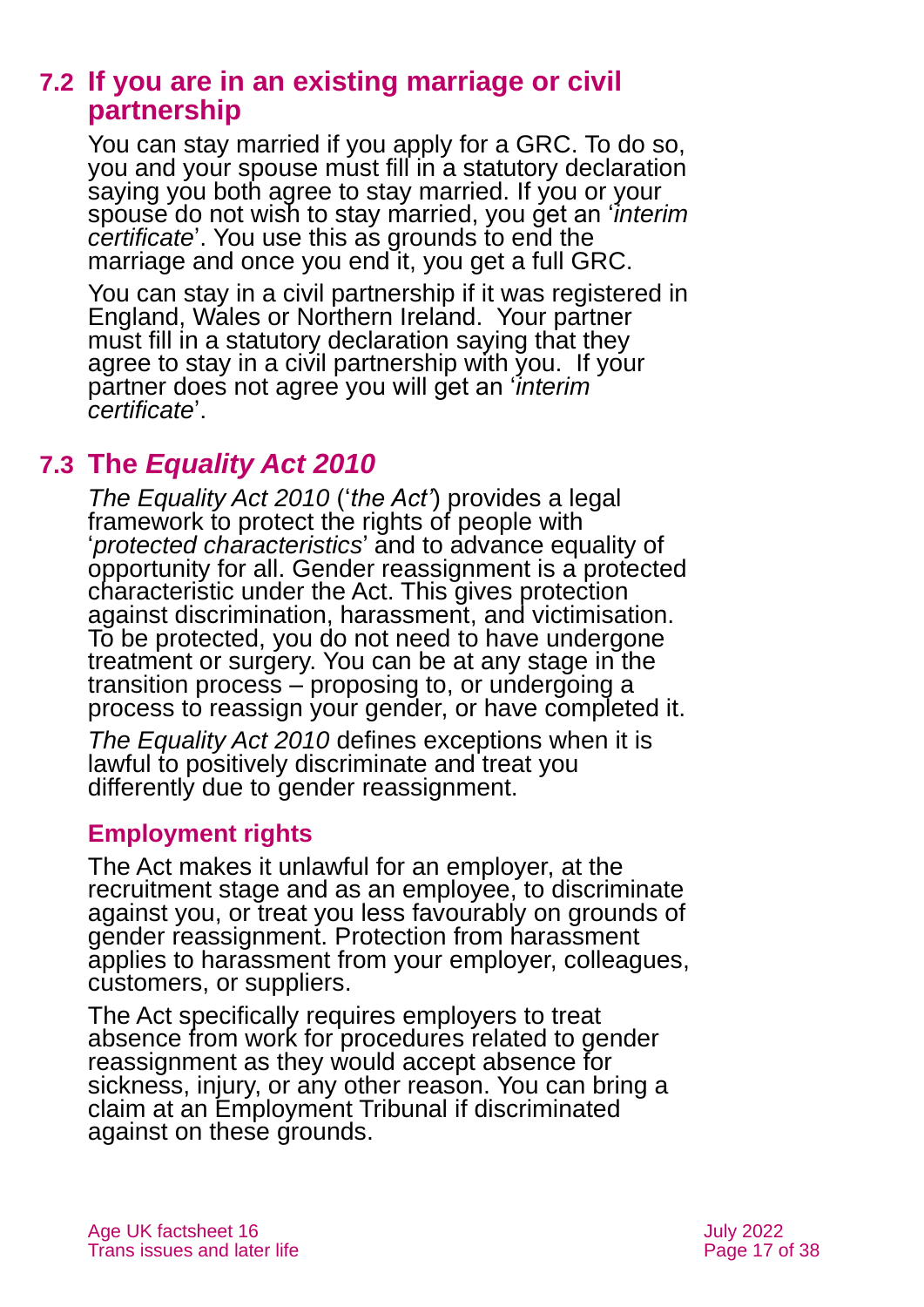The Act says employers can, in some situations, take steps to encourage people from groups with different needs or with a past track record of disadvantage or low participation (including trans people) to access employment or training. This is called positive action.

#### **Public bodies**

*The Public Sector Equality Duty* is an important part of the Act. It aims to encourage public bodies to go beyond elimination of unlawful discrimination, harassment, and victimisation and consider how they can positively contribute to the advancement of equality and foster good relations between different groups.

The duty applies to private bodies carrying out public functions, as well as local or national government bodies. For example, a hospital could offer a trans man the first appointment of the day for a hysterectomy. This avoids the embarrassment of being one man among many women in the waiting room.

#### **Private clubs and other associations**

A private club or other association cannot discriminate against, harass, or victimise an existing or potential member or an associate on the grounds of gender reassignment. For example, it cannot refuse membership or grant membership on less favourable terms by applying different conditions or fees.

#### **Customers and service users**

You are protected against discrimination, harassment, and victimisation in the provision of goods, facilities, and services on the grounds of gender reassignment. This applies to the public and private sectors.

For example, it is unlawful on the grounds of gender reassignment:

- ⚫ for a publican or shopkeeper to refuse to serve you
- ⚫ for a leisure centre to refuse you permission to use their facilities
- ⚫ for a housing association to refuse you accommodation, offer housing of lesser quality, or on different terms.

The law applies to almost all circumstances with only a handful of exceptions.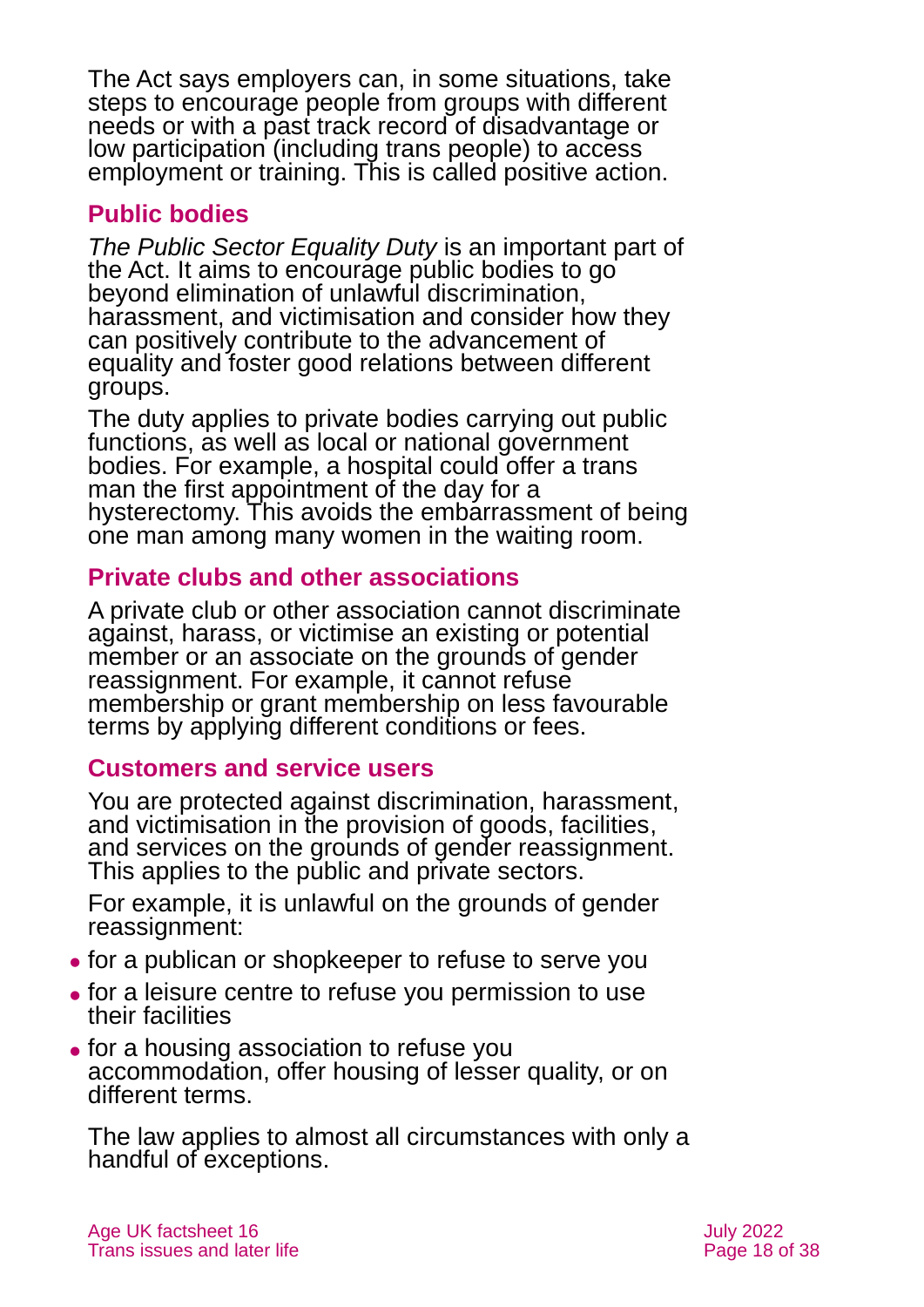For example, in very restricted circumstances, it is lawful for an organisation providing single-sex services to provide a different service, or to refuse a service, to someone undergoing, or who has undergone, gender reassignment.

#### **Note**

For advice and support about discrimination and human rights, contact the [Equality Advisory and](http://www.equalityadvisoryservice.com/)  [Support Service.](http://www.equalityadvisoryservice.com/)

### <span id="page-18-0"></span>**8 Hate crime**

If you believe you are the victim of a crime motivated by prejudice or hate, you should report it as a hate crime. The True Vision website says:

"*Transgender hate crimes' and non-crime incidents are acts which target a victim because of the offender's hostility to a transgender person or to transgender people in general. They can be committed against a person or property. They could target someone who is not themselves transgender and the harmed person could be, for example, the child of a transgender person or someone mistaken as being transgender, so long as the offender was motivated, wholly or partially, by a hostility to transgender people.*"

Hate crimes can involve physical attacks, verbal abuse, domestic abuse, harassment, damage to your property, bullying, or graffiti.

Reporting an offence as a hate crime to the police helps ensure it is treated in the most appropriate and effective way. There are various safe, discreet or anonymous ways to do this including online and through third parties.

You may want to discuss your experiences with or contact [Galop](http://www.galop.org.uk/) advocacy service, or go to the True Vision website for information: [www.report](http://www.report-it.org.uk/home)[it.org.uk/home](http://www.report-it.org.uk/home)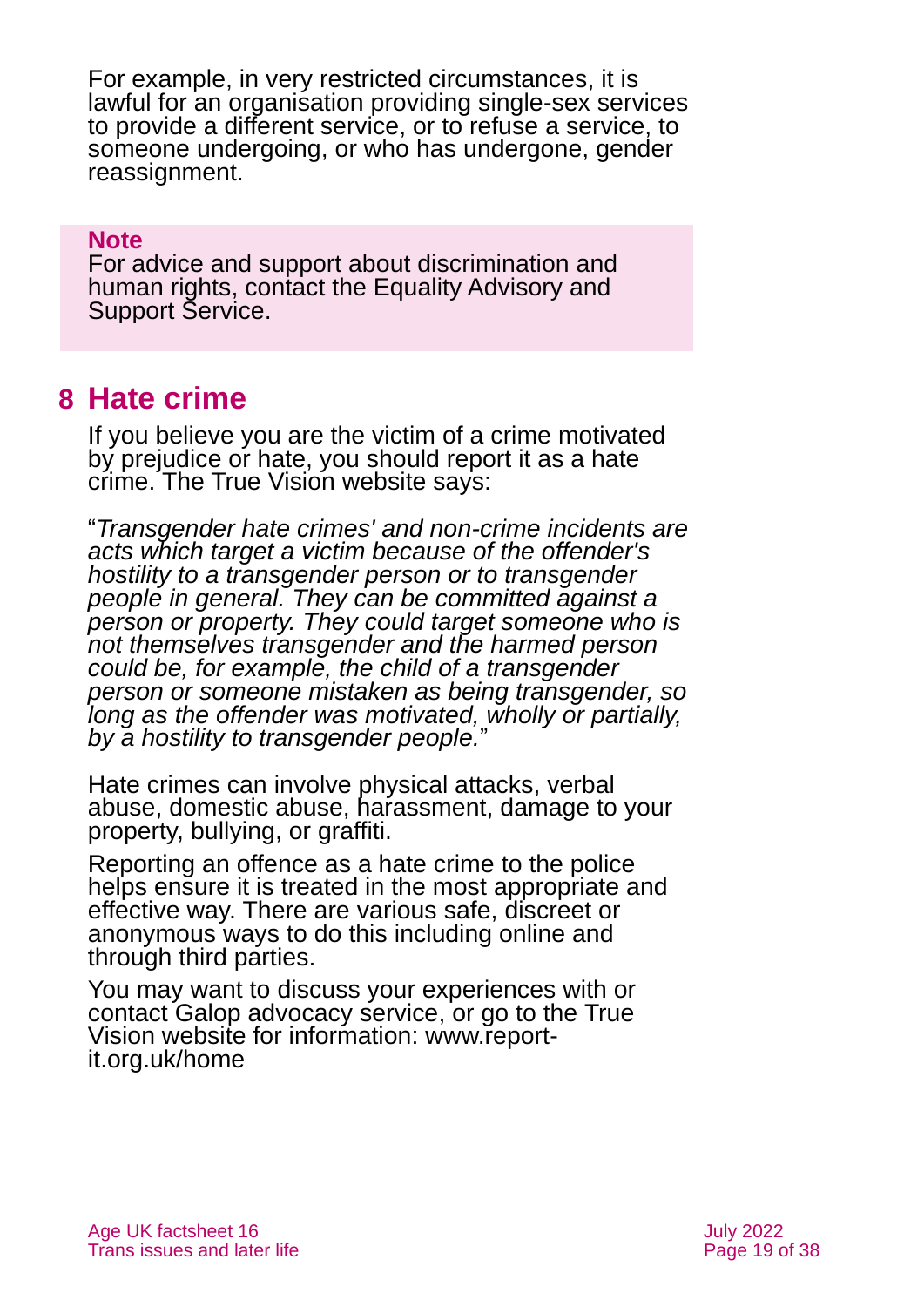### <span id="page-19-0"></span>**9 Care services**

For the first time, there is an ageing trans population. As a result, many health and social care professionals are working for the first time with older trans clients, who may have complex social or bodily needs relating to their gender reassignment.

If you underwent treatment in the 1960s and 70s, you face regular issues that come with ageing and some unique to trans people. If you pursued gender transition and reassignment more recently, you may be an older person in most respects but '*young*' in terms of your experience of living and being in your affirmed gender.

Given this potential complexity, it may be appropriate for a health or care professional to seek advice from a multi-disciplinary team on how best to meet your needs. However, if you have a GRC, your privacy rights mean anyone involved in delivering care must get your permission before discussing you with others in any way that might identify you as trans.

When approaching a care agency or local authority for a needs assessment, or considering hospital tests or treatment, it is important to be mindful of issues you face daily to manage a trans body and your personal privacy needs. It is helpful to consider the following questions and raise any concerns prior to engaging with health and care services.

#### **Trans women**

- Do I still look masculine when undressed?
- Do I still have a penis?
- ⚫ Do I have breasts?
- ⚫ Do I need to shave regularly?
- ⚫ Do I need my own room in which to dilate and douche?
- What do I need in order to maintain my hormone regime?
- ⚫ Do I need to maintain my hair, wig, hairpiece or weave?
- Am I taking medication normally associated with men?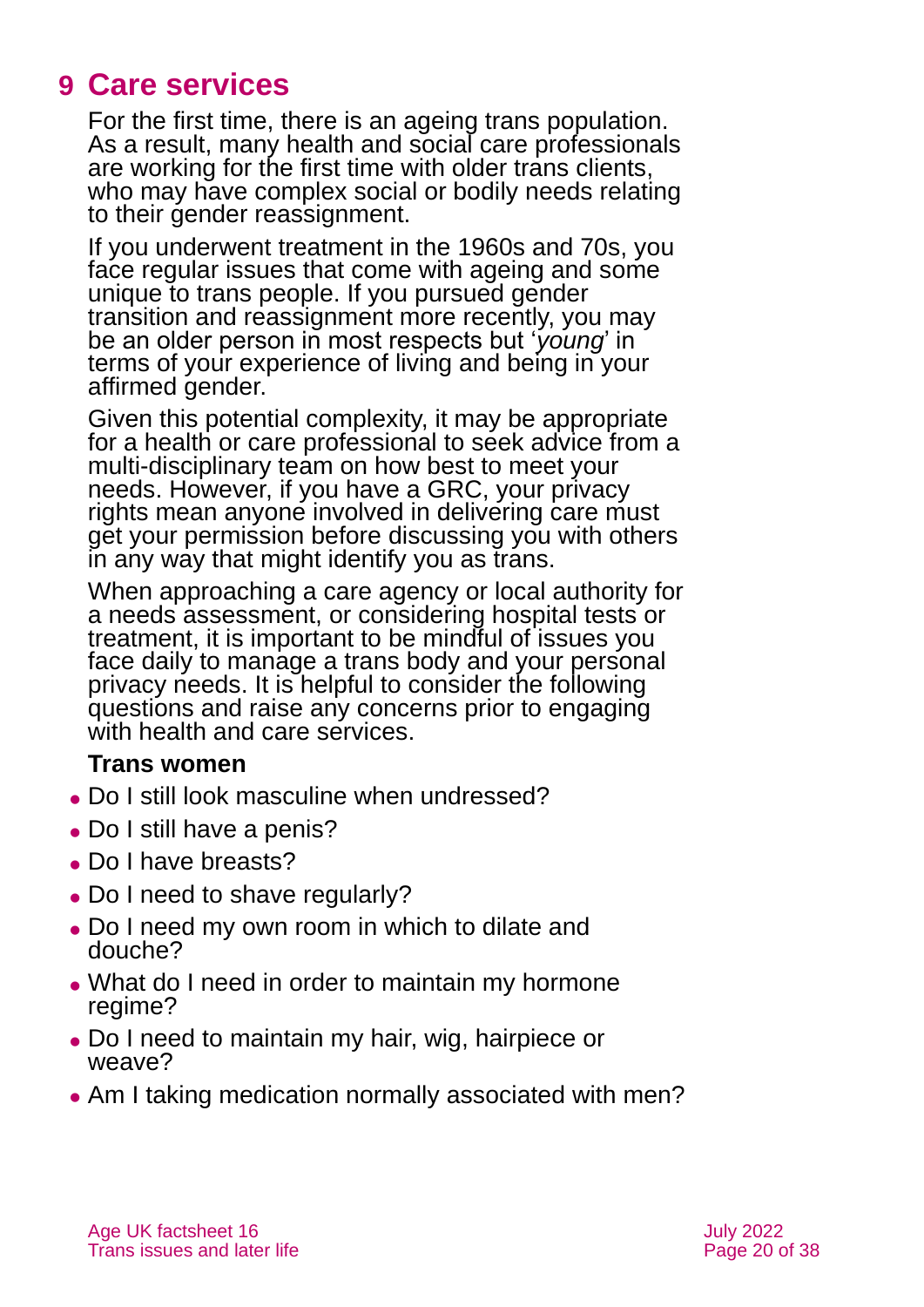#### **Trans men**

- ⚫ Do I still look feminine when undressed?
- ⚫ Do I still have breasts?
- Do I have no penis?
- ⚫ Do I need to take special care of my penis or metoidioplasty (a procedure that uses testosteronerelated growth of the clitoris to create a functioning penis) for example when undergoing catheterisation?
- ⚫ What do I need to maintain my hormone regime?
- ⚫ Am I taking medication normally associated with women?

### **9.1 Seeking care and support**

All local authorities, care agencies, care homes, and organisations providing care should have accessible equality, anti-bullying and confidentiality policies and provide staff with equality and diversity training. You can ask to see a copy of their policy and if their remit does not include trans people, ask who you should contact to discuss this.

If needing help with care at home, you can involve your local social services department or make arrangements directly with a care agency.

If you have dementia-related concerns or a diagnosis, [Alzheimer's Society information can](https://www.alzheimers.org.uk/get-support/daily-living/lgbt-services-support#content-start) help you think [about care and support](https://www.alzheimers.org.uk/get-support/daily-living/lgbt-services-support#content-start) options.

#### **Assessment and care planning**

If you approach your local authority social services department, they must carry out a care and support assessment if it appears to them you may have needs they have a duty to meet. The assessment must consider your mental capacity to contribute to your assessment and make care decisions for yourself and take into account all your needs – psychological, social and cultural, as well as personal care needs.

Based on national eligibility criteria, they decide if you are eligible for care and support and if so, work with you to decide how best to meet your needs. This may be through care at home, a move to sheltered housing or care in a care home.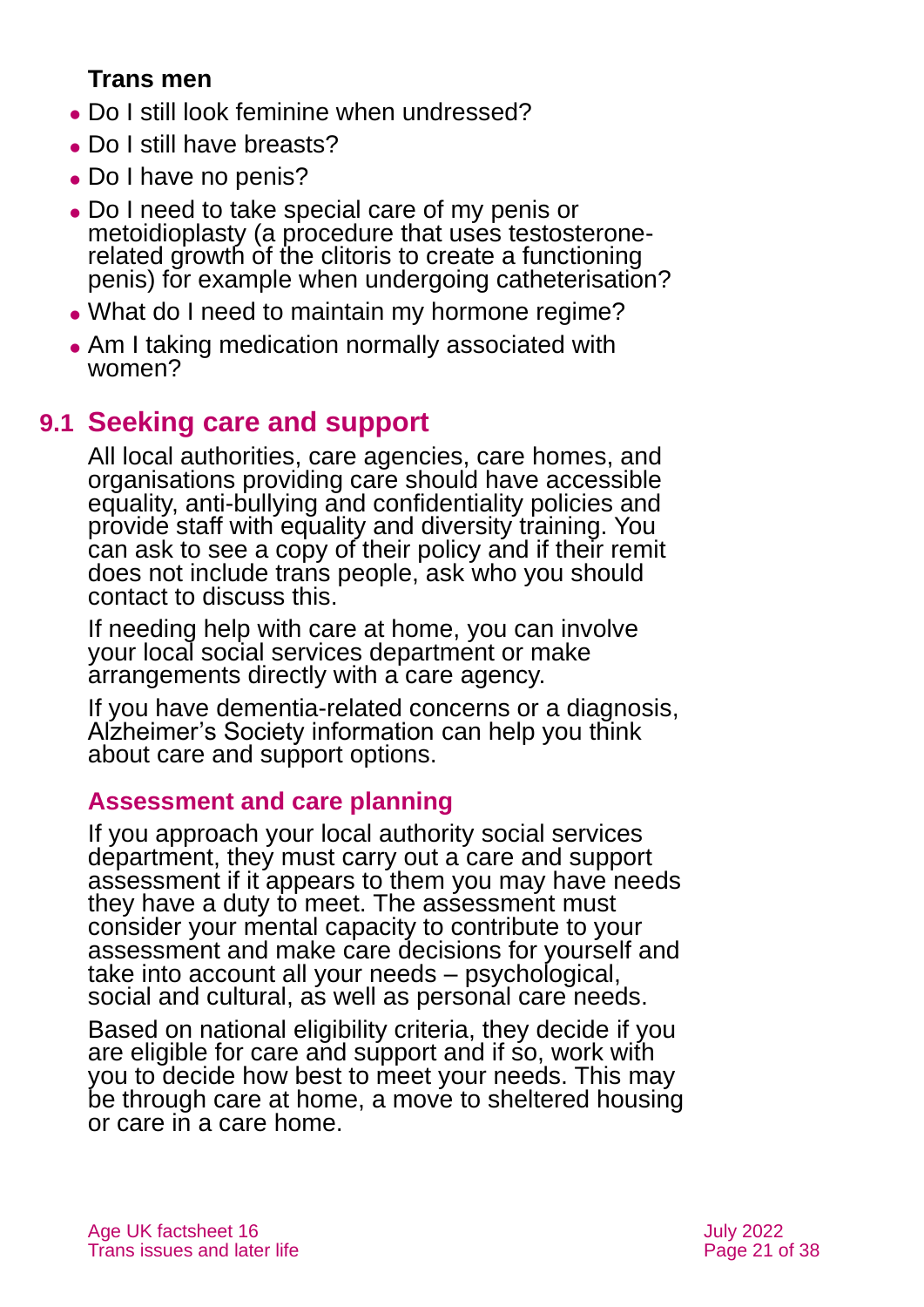For more information, in **England** see Age UK factsheet 41, How to g*[et care and support](https://www.ageuk.org.uk/globalassets/age-uk/documents/factsheets/fs41_how_to_get_care_and_support_fcs.pdf)*. In **Wales,** see Age Cymru [factsheet 41w,](https://www.ageuk.org.uk/globalassets/age-cymru/documents/information-guides-and-factsheets/fs41w.pdf) *Social care [assessments for older people with care needs in](https://www.ageuk.org.uk/globalassets/age-cymru/documents/information-guides-and-factsheets/fs41w.pdf)  [Wales.](https://www.ageuk.org.uk/globalassets/age-cymru/documents/information-guides-and-factsheets/fs41w.pdf)*

#### **Means testing**

Services – home care or residential care - arranged by the local authority are means tested, and you may have to make a financial contribution. They look at your income and capital to decide if you do, and how much.

In **England** see Age UK factsheet 46, *[Paying for care](https://www.ageuk.org.uk/globalassets/age-uk/documents/factsheets/fs46_paying_for_care_and_support_at_home_fcs.pdf?dtrk=true)  [and support at home,](https://www.ageuk.org.uk/globalassets/age-uk/documents/factsheets/fs46_paying_for_care_and_support_at_home_fcs.pdf?dtrk=true)* and [factsheet 10,](https://www.ageuk.org.uk/globalassets/age-uk/documents/factsheets/fs10_paying_for_permanent_residential_care_fcs.pdf) *Paying for [permanent residential care](https://www.ageuk.org.uk/globalassets/age-uk/documents/factsheets/fs10_paying_for_permanent_residential_care_fcs.pdf)*. In **Wales** see Age Cymru factsheet 46w, *[Paying for care and support at home in](https://www.ageuk.org.uk/globalassets/age-cymru/documents/information-guides-and-factsheets/fs46w.pdf)  [Wales](https://www.ageuk.org.uk/globalassets/age-cymru/documents/information-guides-and-factsheets/fs46w.pdf)* and 10w, *[Paying for a permanent care home](https://www.ageuk.org.uk/globalassets/age-cymru/documents/information-guides-and-factsheets/fs10w.pdf)  [placement in Wales.](https://www.ageuk.org.uk/globalassets/age-cymru/documents/information-guides-and-factsheets/fs10w.pdf)*

#### **Direct payments for care at home**

If eligible for financial help from a local authority, you have the option to receive it as a direct payment. This means you arrange services yourself, or with support from a third party. You can choose to recruit a personal assistant, who can respond to your individual needs and preferences and offer continuity of care at home.

In **England** see Age UK factsheet 24, *[Personal](https://www.ageuk.org.uk/globalassets/age-uk/documents/factsheets/fs24_personal_budgets_and_direct_payments_in_social_care_fcs.pdf)  [budgets and direct payments in social care](https://www.ageuk.org.uk/globalassets/age-uk/documents/factsheets/fs24_personal_budgets_and_direct_payments_in_social_care_fcs.pdf)*. In **Wales** see Age Cymru factsheet 24w, *[Direct payments for](https://www.ageuk.org.uk/globalassets/age-cymru/documents/information-guides-and-factsheets/fs24w.pdf)  social [care services in Wales](https://www.ageuk.org.uk/globalassets/age-cymru/documents/information-guides-and-factsheets/fs24w.pdf)*.

### **9.2 Sheltered housing and residential care**

If you have eligible needs that can be best met by sheltered housing or in a care home, you and your carer if you have one should identify possible locations and visit all establishments you are considering.

If eligible for local authority financial help towards a care home place, they must provide you with a choice of at least one care home within the personal budget amount they agree is required to meet your needs.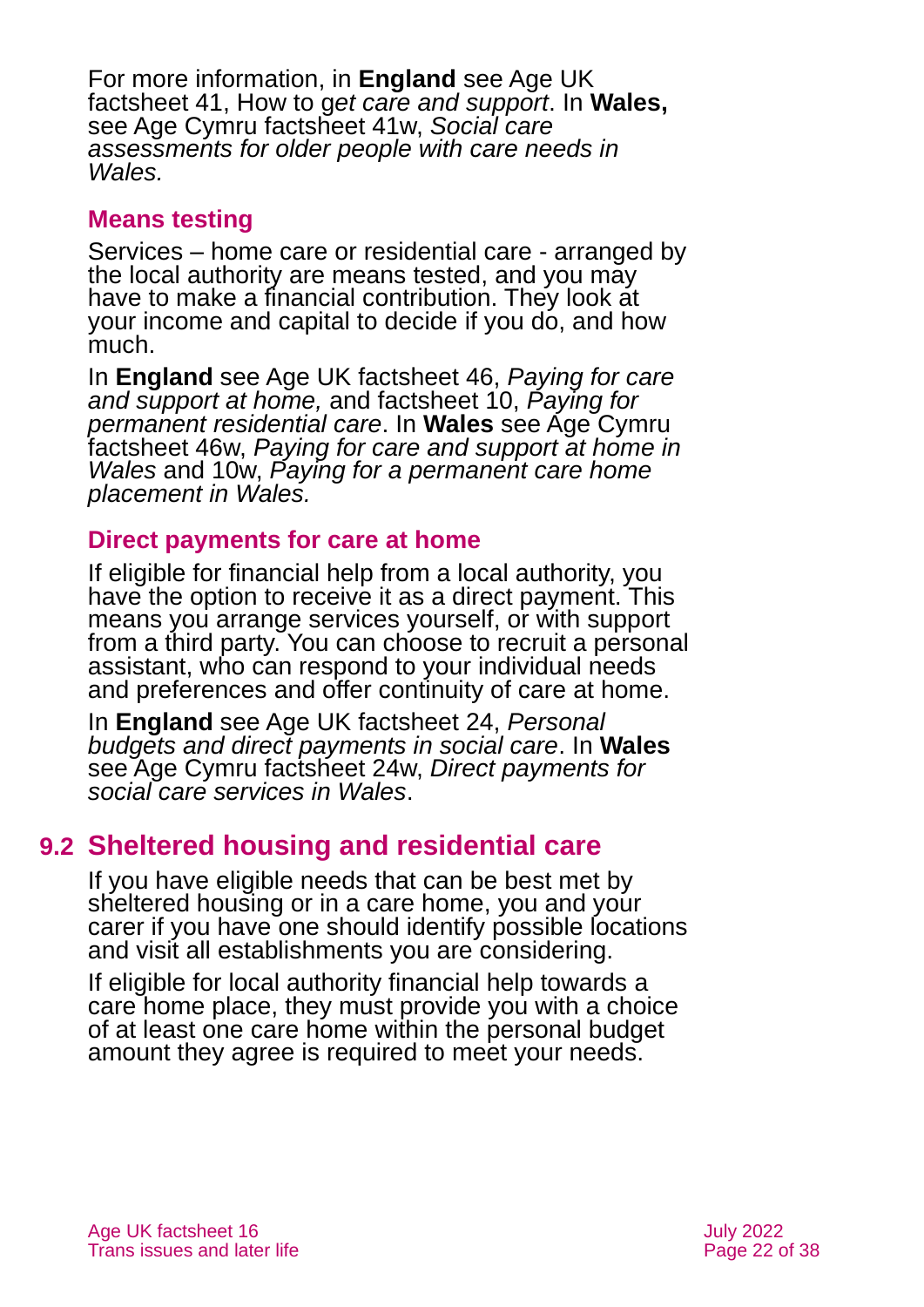For more information, in **England,** see Age UK factsheet 29, *[Finding, choosing and funding a care](https://www.ageuk.org.uk/globalassets/age-uk/documents/factsheets/fs29_finding_choosing_and_funding_a_care_home_fcs.pdf?dtrk=true)  [home,](https://www.ageuk.org.uk/globalassets/age-uk/documents/factsheets/fs29_finding_choosing_and_funding_a_care_home_fcs.pdf?dtrk=true)* factsheet 10, *[Paying for permanent residential](https://www.ageuk.org.uk/globalassets/age-uk/documents/factsheets/fs10_paying_for_permanent_residential_care_fcs.pdf?dtrk=true)  [care.](https://www.ageuk.org.uk/globalassets/age-uk/documents/factsheets/fs10_paying_for_permanent_residential_care_fcs.pdf?dtrk=true)* In **Wales** see Age Cymru factsheet 29w, *[Finding](https://www.ageuk.org.uk/globalassets/age-cymru/documents/information-guides-and-factsheets/fs29w.pdf)  [care home accommodation in Wales](https://www.ageuk.org.uk/globalassets/age-cymru/documents/information-guides-and-factsheets/fs29w.pdf)* and 10w, *[Paying](https://www.ageuk.org.uk/globalassets/age-cymru/documents/information-guides-and-factsheets/fs10w.pdf)  [for a permanent care home place in Wales](https://www.ageuk.org.uk/globalassets/age-cymru/documents/information-guides-and-factsheets/fs10w.pdf)*. For **England** and **Wales**, see Age UK [factsheet 64,](https://www.ageuk.org.uk/globalassets/age-uk/documents/factsheets/fs64_specialist_housing_for_older_people_fcs.pdf)  *[Specialist housing for older people](https://www.ageuk.org.uk/globalassets/age-uk/documents/factsheets/fs64_specialist_housing_for_older_people_fcs.pdf) and factsheet 8, [Council and housing association housing.](https://www.ageuk.org.uk/globalassets/age-uk/documents/factsheets/fs8_council_and_housing_association_housing_fcs.pdf)*

#### **9.3 Making a complaint about your care**

#### **Local authority services**

If you have a concern or problem with social care arranged or provided by the local authority, try to resolve it by speaking to your social worker or their line manager. If this proves unsatisfactory, you can formally complain using the local authority complaints procedure. In **England** see Age UK factsheet 59, *[How](https://www.ageuk.org.uk/globalassets/age-uk/documents/factsheets/fs59_how_to_resolve_problems_and_complain_about_social_care_fcs.pdf)  [to resolve problems and complain about social care](https://www.ageuk.org.uk/globalassets/age-uk/documents/factsheets/fs59_how_to_resolve_problems_and_complain_about_social_care_fcs.pdf)*. In **Wales** see Age Cymru factsheet 59w, *[How to resolve](https://www.ageuk.org.uk/globalassets/age-cymru/documents/information-guides-and-factsheets/fs59w.pdf)  [problems and make a complaint about social care in](https://www.ageuk.org.uk/globalassets/age-cymru/documents/information-guides-and-factsheets/fs59w.pdf)  [Wales.](https://www.ageuk.org.uk/globalassets/age-cymru/documents/information-guides-and-factsheets/fs59w.pdf)*

#### **Privately arranged care**

If you have a concern or problem with privately arranged care, use the agency or care home's complaints process. If you remain dissatisfied, you can approach the [Local Government and Social Care](#page-33-0)  [Ombudsman](#page-33-0) in **England** or the [Public Services](#page-34-0) [Ombudsman](#page-34-0) in **Wales**.

#### **NHS services**

[The LGBT Foundation offers a quality assurance](https://lgbt.foundation/prideinpractice) scheme to help GP practices and other NHS services strengthen and develop their relationships with LGBTQ+ patients. If you have a concern or problem with your GP practice, community health services or hospital care, raise it with the health professional concerned or their manager. You may be able to resolve it informally but if your concerns are not adequately addressed, or their seriousness warrants a wider investigation, you can make a formal complaint.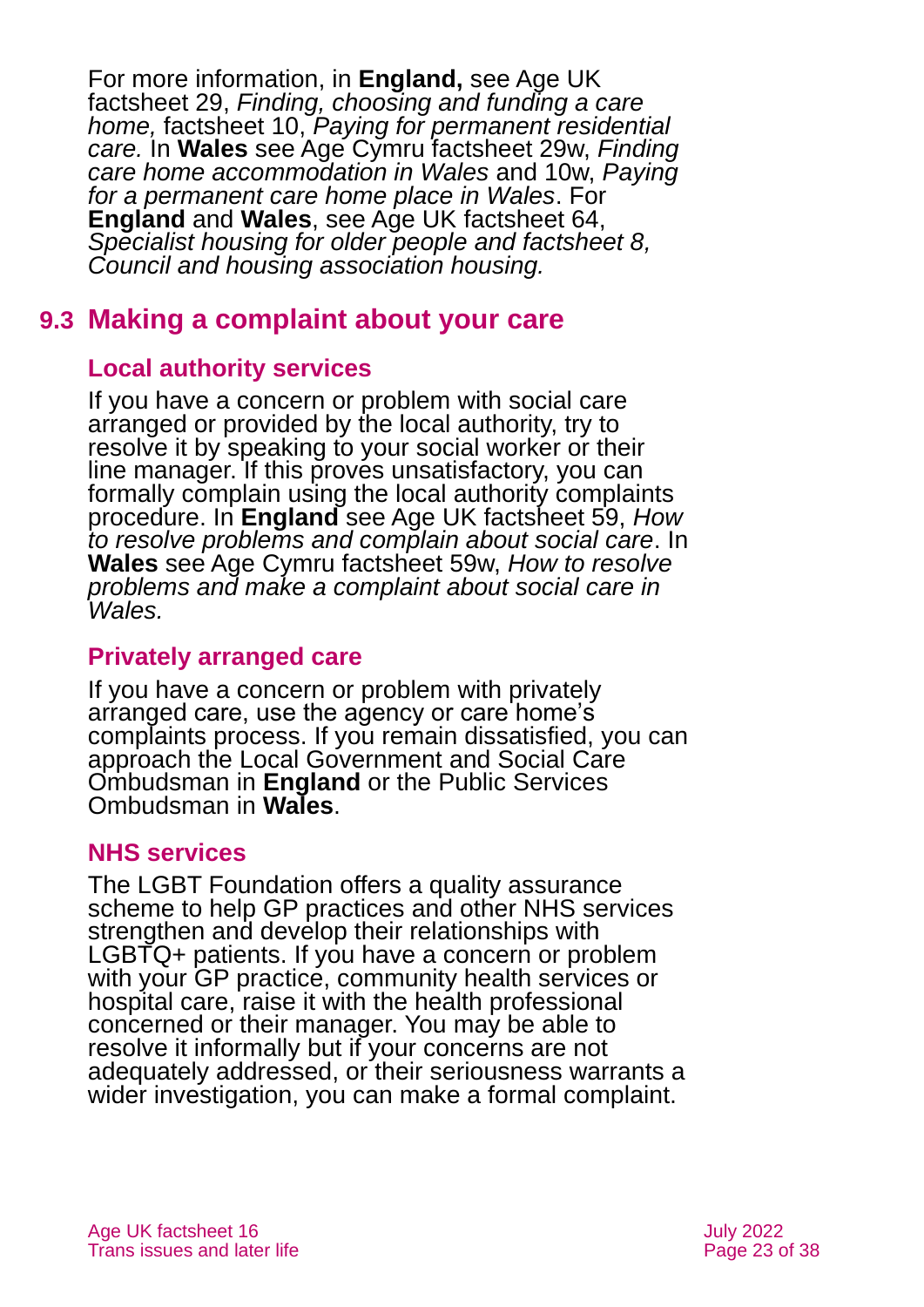In **England** see Age UK factsheet 66, *[Resolving](https://www.ageuk.org.uk/globalassets/age-uk/documents/factsheets/fs66_resolving_problems_and_making_a_complaint_about_nhs_care_fcs.pdf?dtrk=true)  [problems and making a complaint about NHS care](https://www.ageuk.org.uk/globalassets/age-uk/documents/factsheets/fs66_resolving_problems_and_making_a_complaint_about_nhs_care_fcs.pdf?dtrk=true)*. In **Wales** see Age Cymru factsheet 66w, *[Resolving](https://www.ageuk.org.uk/globalassets/age-cymru/documents/information-guides-and-factsheets/fs66w.pdf)  [problems and making a complaint about NHS care in](https://www.ageuk.org.uk/globalassets/age-cymru/documents/information-guides-and-factsheets/fs66w.pdf)  [Wales,](https://www.ageuk.org.uk/globalassets/age-cymru/documents/information-guides-and-factsheets/fs66w.pdf)* or contact your [local Community Health](https://111.wales.nhs.uk/localservices/communityhealthcouncils/)  [Council.](https://111.wales.nhs.uk/localservices/communityhealthcouncils/)

### <span id="page-23-0"></span>**10 Financial issues**

Getting a GRC can affect National Insurance (NI) contributions, tax liability, benefits, and pensions that you or your spouse or civil partner may be receiving now, or in the future. It can affect pensions that may be payable to your spouse based on your earnings or NI contributions.

#### **State pension**

State Pension age for men and women is now 66 years and will increase to 67 years by April 2028. See factsheet 19, *[State Pension](https://www.ageuk.org.uk/globalassets/age-uk/documents/factsheets/fs19_state_pension_fcs.pdf?dtrk=true)* and factsheet 48, *[Pension](https://www.ageuk.org.uk/globalassets/age-uk/documents/factsheets/fs48_pension_credit_fcs.pdf)  [Credit,](https://www.ageuk.org.uk/globalassets/age-uk/documents/factsheets/fs48_pension_credit_fcs.pdf)* for more information.

#### **General financial issues**

You may wish to seek advice from an independent financial advisor in advance of any legal change of gender and take proactive steps to protect your interests as much as possible.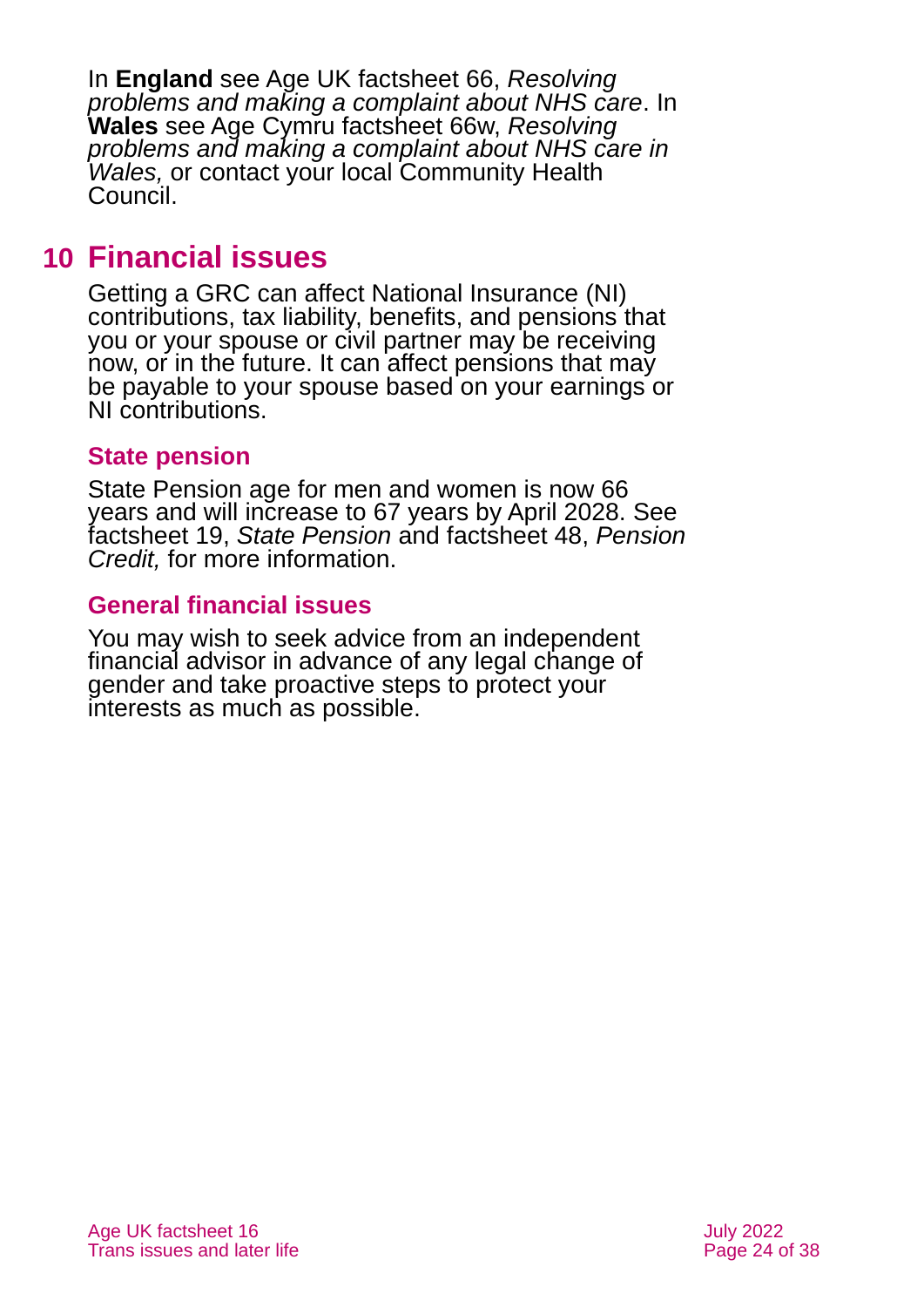#### **Note**

For state pension information or how a GRC may affect a pension paid to your spouse, contact DWP Gender Recognition Team.

HM Revenue and Customs provides information about national insurance payments and tax credits.

The Financial Conduct Authority authorises financial advisers.

Any proposed or current lender should tell you what credit reference agency they use and how to contact them.

### <span id="page-24-0"></span>**11 Mental capacity and making decisions**

There may come a time when you can no longer make or communicate decisions about your care or treatment.

To address this, you can write down your beliefs and values, important aspects of your life, and preferences about future care in a document called an advance statement. You could, for example, describe the type of clothing you wish to wear or, if you are a trans man with small feet, ask that care staff only purchase male footwear for you.

An advance statement does not have legal standing but can be a guide to anyone who must make decisions in your best interests, if you lose the capacity to make such decisions or communicate them.

For more information, see Age UK factsheet 72, *[Advance decisions, advance statements and living](https://www.ageuk.org.uk/globalassets/age-uk/documents/factsheets/fs72_advance_decisions_advance_statements_and_living_wills_fcs.pdf)  [wills](https://www.ageuk.org.uk/globalassets/age-uk/documents/factsheets/fs72_advance_decisions_advance_statements_and_living_wills_fcs.pdf)*.

#### **Lasting powers of attorney**

You can make a separate Lasting Powers of Attorney (LPA) for financial decisions and for health and care decisions. They are legal documents in which you appoint someone you trust to be your Attorney. They must make '*best interests decisions*' on your behalf, when you no longer have mental capacity to make or communicate a particular financial or care decision that needs to be made.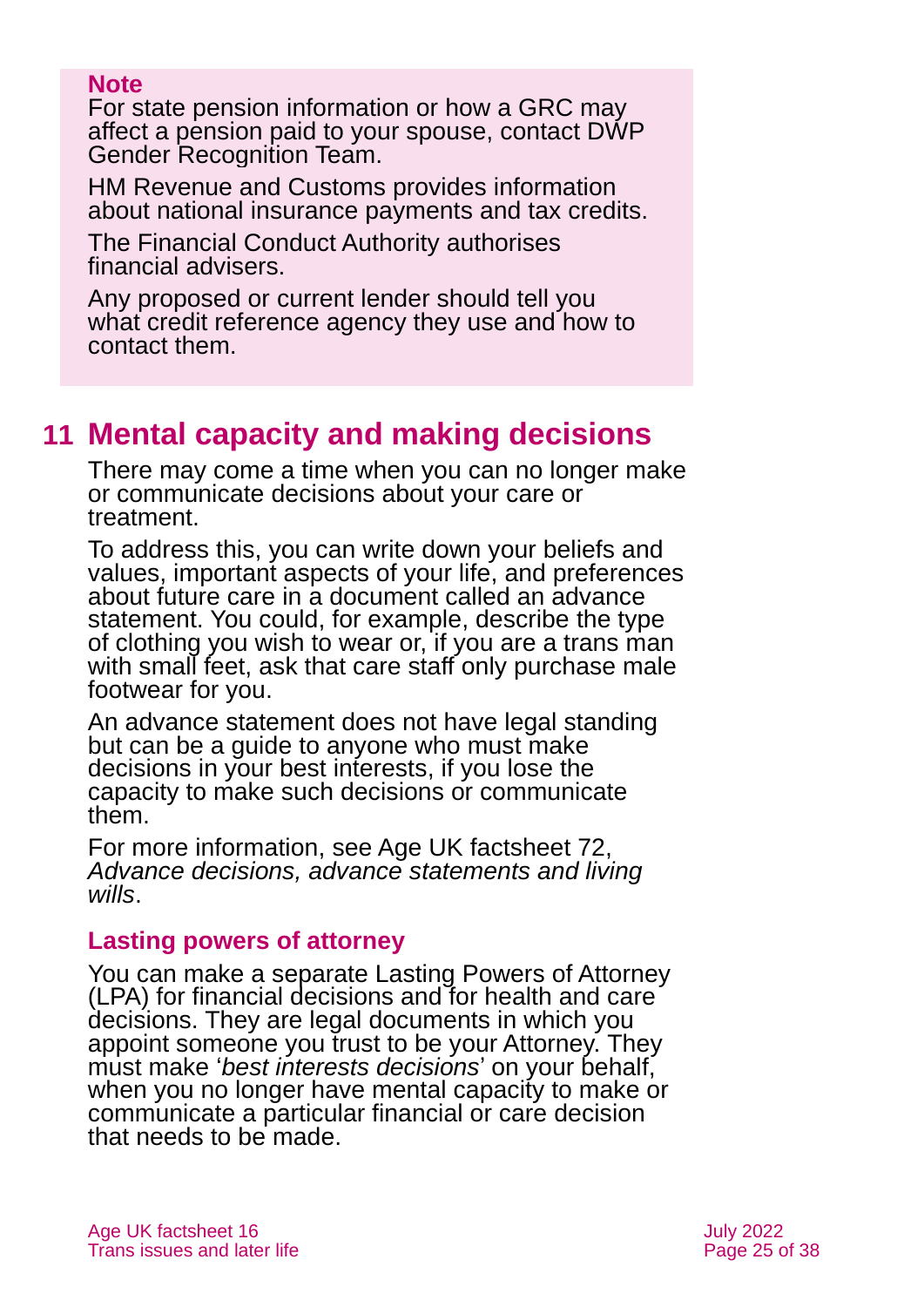For more information, see Age UK information guide *[Power of attorney](https://www.ageuk.org.uk/globalassets/age-uk/documents/information-guides/ageukig21_powers_of_attorney_inf.pdf?dtrk=true)* and Age UK factsheet 22, *[Arranging](https://www.ageuk.org.uk/globalassets/age-uk/documents/factsheets/fs22_arranging_for_someone_to_make_decisions_on_your_behalf_fcs.pdf?dtrk=true)  [for someone to make decisions on your behalf.](https://www.ageuk.org.uk/globalassets/age-uk/documents/factsheets/fs22_arranging_for_someone_to_make_decisions_on_your_behalf_fcs.pdf?dtrk=true)*

### <span id="page-25-0"></span>**12 Wills and intestacy**

#### **Making a will**

You should write a will to ensure your property and assets go to those people you want to have them. Make sure you are fully and clearly identified in your will – this is especially important if you use two names or have only recently begun to live permanently in your affirmed gender. For information, see Age UK information guide *[Wills and estate planning](https://www.ageuk.org.uk/globalassets/age-uk/documents/information-guides/ageukig31_wills_and_estate_planning_inf.pdf)* and factsheet 7, *[Making a Will](https://www.ageuk.org.uk/globalassets/age-uk/documents/factsheets/fs7_making_a_will_fcs.pdf)*.

#### **Being the beneficiary of a will**

To ensure you can benefit from a will, keep evidence of your past identity, including your gender as registered at birth. Your GRC provides the link but if you do not have one, keep legal paperwork, for example associated with your change of name.

### <span id="page-25-1"></span>**13 Bereavement and registration of death**

Most deaths are registered by a relative of the deceased. The registrar normally only allows someone else to do it, such as a person present at the death, if no relatives are available. To receive the death certificate and related documents on the day, they must make an appointment at the office of the Registrar of Births, Marriages and Deaths for the district where death occurred. If this is difficult, they can go to a different office but documents must be sent to the correct office to be issued. This can mean a wait of a few days.

If you have a GRC, your affirmed gender must be used when registering your death. If living permanently in your affirmed gender but you did not have a GRC, it is permissible to register your death in your affirmed gender, as long as your passport and medical card support this (a birth certificate is not a legal requirement to register a death).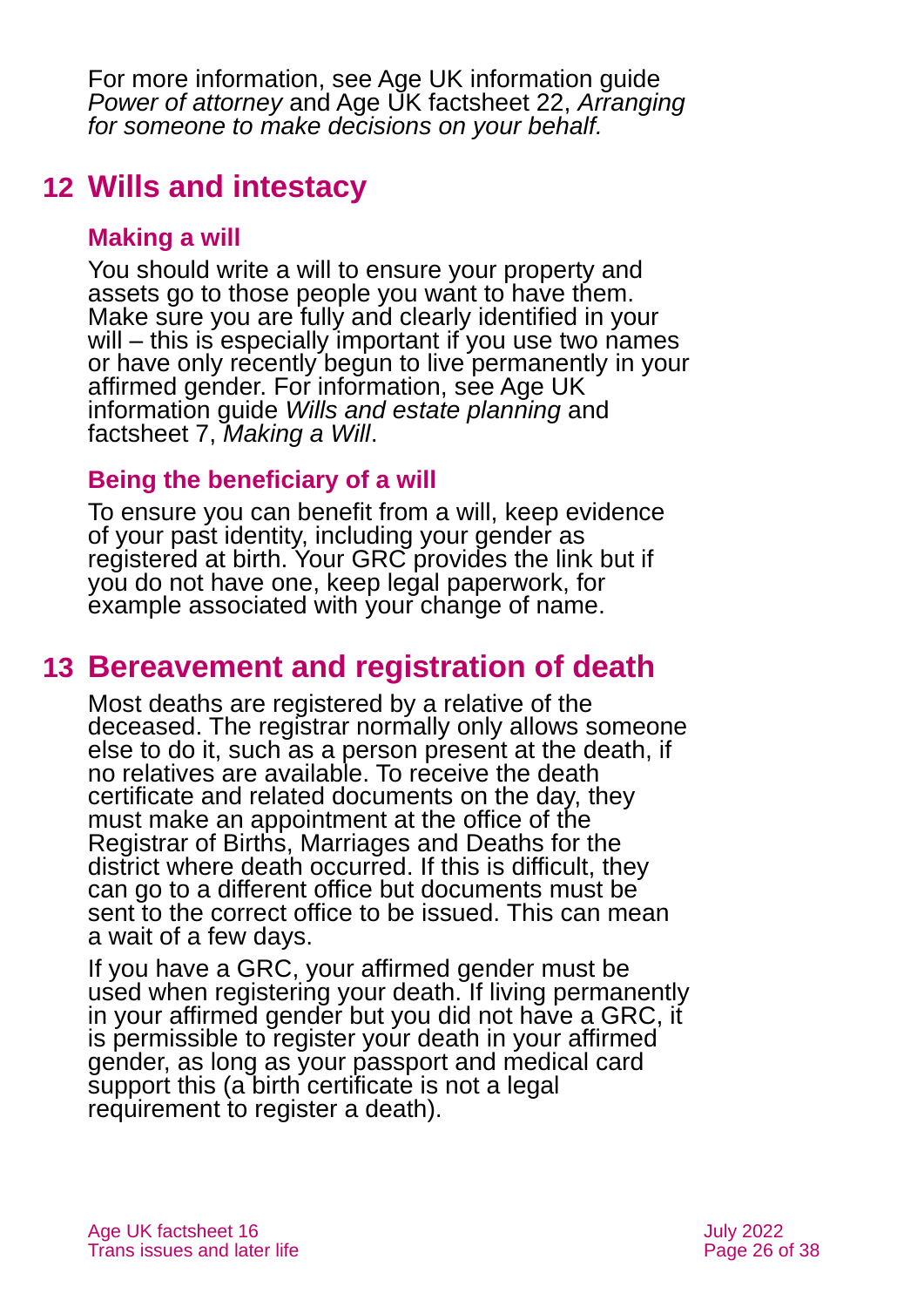Problems can arise, in the case of a trans person, when stating the sex of the deceased. Relatives sometimes register the death in their birth gender, no matter how long they lived in their affirmed gender.

If an error is made registering a death, the law allows for details to be changed or added. Approach the office where the death was registered, although paperwork needs to be sent for authorisation to the Corrections and Re-registration Section at the General Register Office.

#### **Note**

If responsible for registering a trans person's death, contact the General Register Office with any uncertainties. If you were not responsible but are concerned someone else registered their gender identity incorrectly, contact the General Register Office.

### <span id="page-26-0"></span>**14 Partners of trans people**

If you are the partner of a trans person, watching what happens to your loved one as they come to terms with their gender issues can be challenging, whether or not they decide to pursue transition.

Many trans people and their partners remain in settled, happy relationships but as a partner, you may feel a sense of loss, confusion, anger, or hurt. It can affect your sense of who you are. For example, having been a loving wife to a man, do you become the lesbian partner of a woman?

Many issues can arise. Do you stay or do you go? How do you address each other in public? How do you refer to each other? How and what do you tell people, including friends and relatives? What do your children and grandchildren call your partner?

How do you appear together in public and are you prepared to do so? How would you want your partner to present themselves? How do you advise them tactfully for example, on what it is appropriate for them to wear? If a salary is lost, or neighbours refuse to speak, it can become a serious family matter.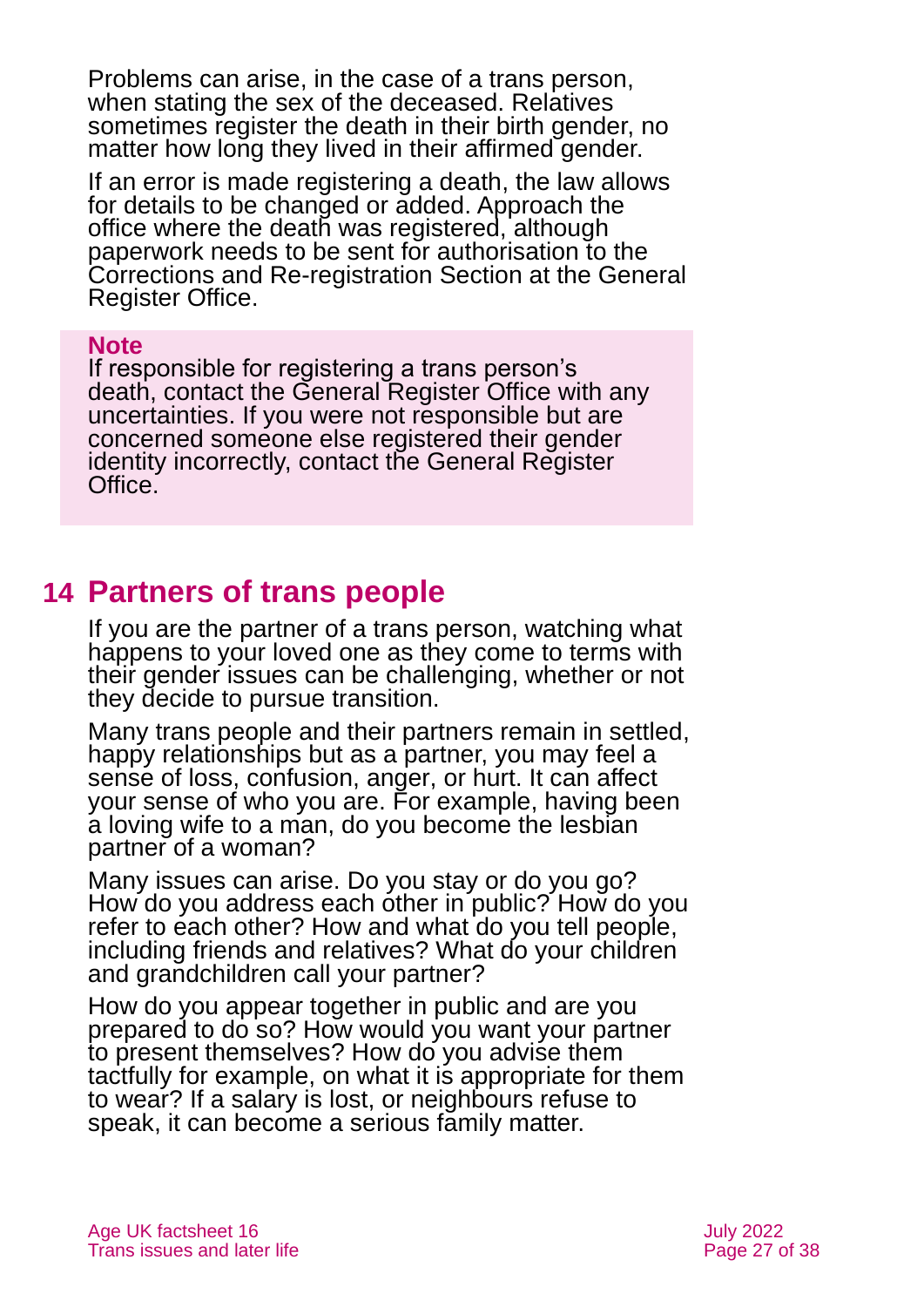In addition, you may have to witness or help your partner deal with comments or discrimination or, at worst, outright instances of transphobia.

As a partner, you are likely to have such feelings and experiences and may need your own independent support mechanisms to help you cope, decide what you really want to do and, ultimately, whether to stay or go.

GIRES publish a guide *[Information and support for](https://www.gires.org.uk/support/information-and-support-for-families-of-adult-transgender-non-binary-and-non-gender-people)  [families of adult transgender, non-binary and non](https://www.gires.org.uk/support/information-and-support-for-families-of-adult-transgender-non-binary-and-non-gender-people)[gender people.](https://www.gires.org.uk/support/information-and-support-for-families-of-adult-transgender-non-binary-and-non-gender-people)*

See [www.gires.org.uk/information-and-support-for](http://www.gires.org.uk/information-and-support-for-families-of-adult-transgender-non-binary-and-non-gender-people/)[families-of-adult-transgender-non-binary-and-non](http://www.gires.org.uk/information-and-support-for-families-of-adult-transgender-non-binary-and-non-gender-people/)[gender-people/](http://www.gires.org.uk/information-and-support-for-families-of-adult-transgender-non-binary-and-non-gender-people/)

Organisations such as [Depend](http://www.depend.org.uk/) and the [Beaumont](http://www.beaumontsociety.org.uk/)  [Society](http://www.beaumontsociety.org.uk/) provide support for family and friends. Speak to them if you need help to decide what to do and how to move forwards.

## <span id="page-27-0"></span>**15 A guide to terminology**

- ⚫ **Acquired gender:** used in legal circumstances to describe affirmed gender.
- ⚫ **Affirmed gender**: your gender following transition the true gender with which you identify has been affirmed.
- ⚫ **Agender**: feeling your gender identity is neutral or you have no gender.
- ⚫ **Assigned sex/gender**: the sex you are recorded as at birth, based on the appearance of your genitals.
- ⚫ **Bi-gender**: feeling you have two distinct female and male identities or identifying as two genders simultaneously.
- ⚫ **Bilateral mastectomy**: removal of some breast tissue from both breasts and the reconstruction of the chest wall to resemble a male chest.
- ⚫ **Cisgender**: not trans your gender identity conforms to your biological sex assigned at birth.
- ⚫ **Clitoroplasty:** Surgical construction of a clitoris
- ⚫ **Cross-dresser**: a person who enjoys wearing clothing associated with the opposite sex for personal comfort and pleasure.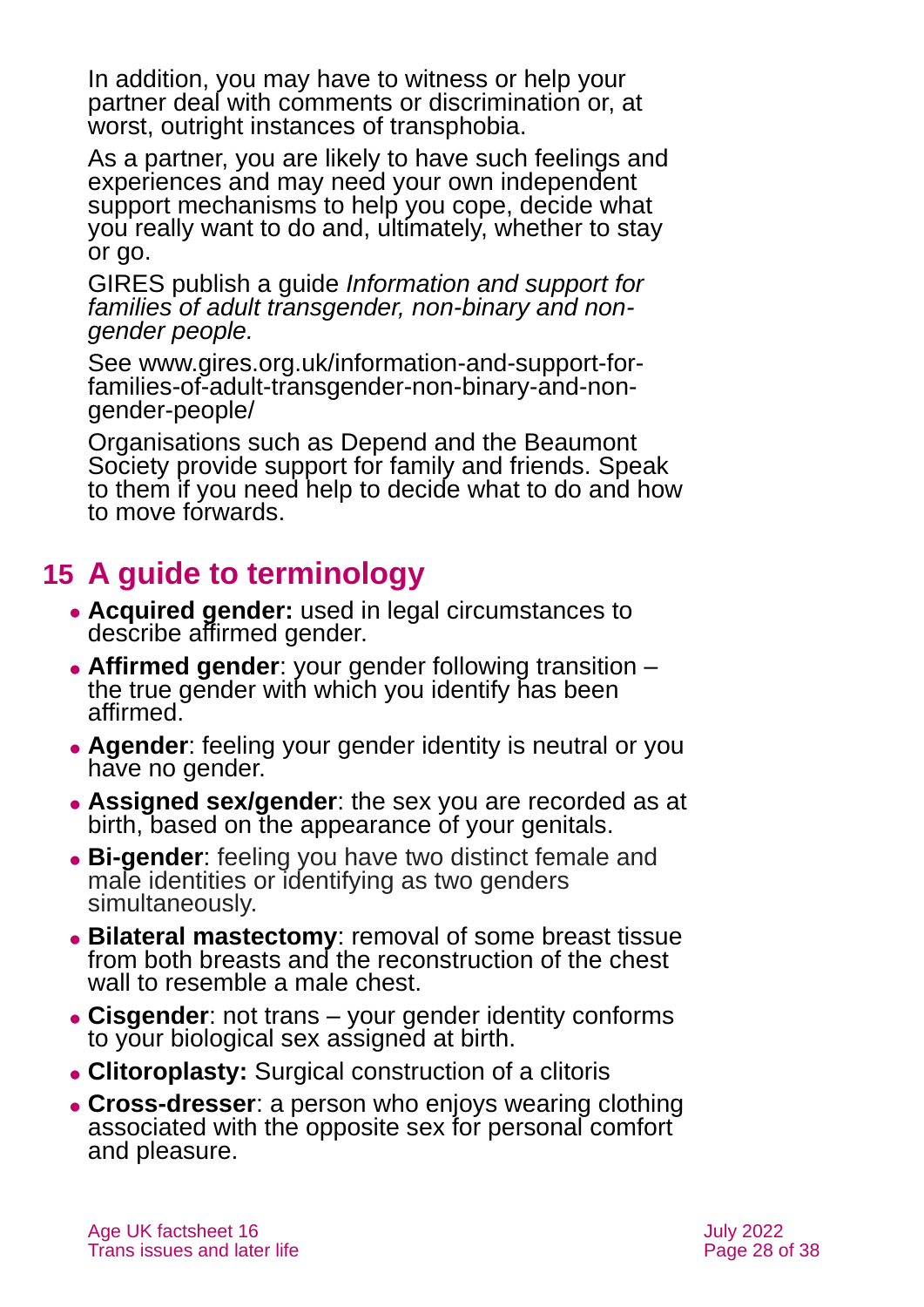- ⚫ **Endocrinology**: the field of medicine concerned with hormones, including the sex hormones oestrogen and testosterone.
- ⚫ **Facial feminisation surgery**: surgical and nonsurgical procedures to feminise the face of trans women.
- ⚫ **FtM**: female-to-male, trans man or trans masculine (can be problematic, however, as a trans man is unlikely to have identified as female in the first place).
- ⚫ **Gender binary:** the traditional view of gender that limits possibilities to the 'binary' of male and female. Current thinking defines gender as more diverse than a binary model.
- ⚫ **Gender dysphoria**: medical term used to describe feeling discomfort or distress with the gender you were assigned at birth.
- ⚫ **Gender expression**: external appearance of your gender identity, such as behaviour, clothing, hairstyle or voice.
- ⚫ **Gender fluid**: a wider and more flexible range of gender identities that varies over time.
- ⚫ **Gender identity**: your internal sense of being male or female, both genders or neither.
- ⚫ **Gender incongruence**: gender identity that does not match with your assigned gender.
- ⚫ **Gender reassignment**: the process of transitioning from female to male or male to female, which may include personal, social or medical processes.
- ⚫ **Gender reassignment surgery / genital reconstruction surgery/ gender confirmation surgery**: surgical procedures that change some body parts to better reflect a person's gender identity.
- ⚫ **Gender variance**: feeling discomfort or distress with the gender you were assigned at birth
- ⚫ **Genderqueer**: similar to non-binary, but while some people embrace 'queer' others regard it as offensive.
- ⚫ **Intergender**: an identity between female and male.
- ⚫ **Intersex**: intersex bodied people are born with a physical sex anatomy that doesn't fit medical norms for female or male bodies.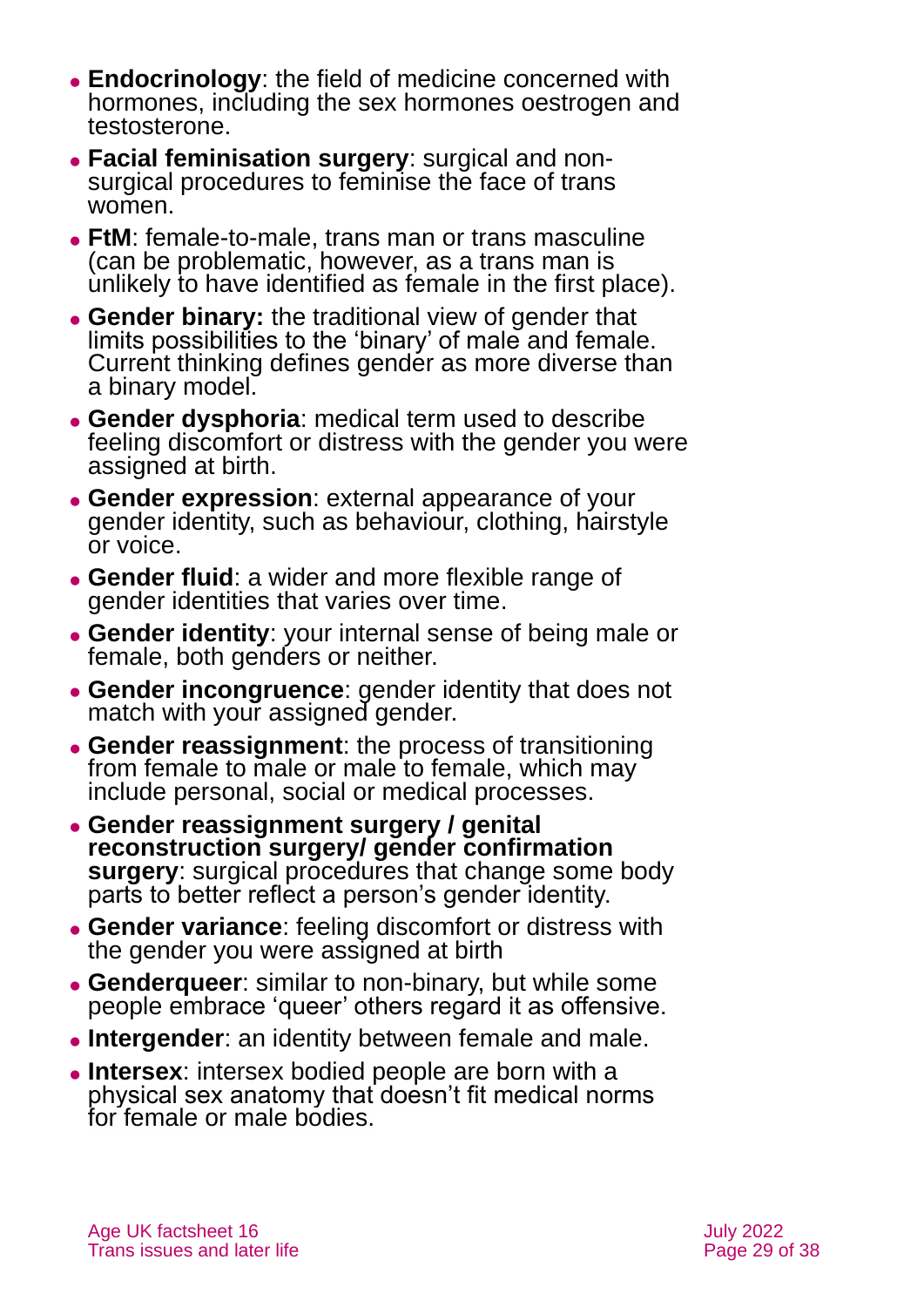- ⚫ **Lower or bottom surgery**: a range of gendervalidating surgical procedures that can be performed on the reproductive organs or genitals.
- ⚫ **Metoidioplasty**: a procedure using the growth of the clitoris, which results from taking testosterone, to create a penis.
- ⚫ **MtF**: male-to-female, trans woman or trans feminine (can be problematic, however, as a trans woman is unlikely to have identified as male in the first place).
- ⚫ **Mx**: gender-neutral alternative title to Ms and Mr, now widely accepted by government and businesses.
- ⚫ **Non-binary or Enby**: gender identities that are not exclusively masculine or feminine and therefore outside the gender binary of male and female.
- ⚫ **Oophorectomy**: surgical removal of the ovaries.
- ⚫ **Orchidectomy**: surgical removal of the testes.
- ⚫ **Penectomy**: surgical removal of penile tissue.
- ⚫ **Phalloplasty**: plastic surgery performed to construct a penis.
- ⚫ **Preferred gender**: commonly used to describe the gender with which you identify but often considered inappropriate as it implies there is a choice.
- ⚫ **Scrotoplasty:** surgical procedure that creates a scrotum for testicular implants.
- ⚫ **Top surgery:** surgical procedures on the breast area – breast augmentation or a mastectomy.
- ⚫ **Trans or transgender:** umbrella terms that embrace the many different identities of people whose gender identity differs from their assigned sex.
- ⚫ **Trans\***: an asterisk is sometimes added as a way of including all trans, non-binary and gender nonconforming identities.
- ⚫ **Transsexual**: used largely in medical or legal circumstances to describe someone who proposes to undergo or has undergone gender reassignment.
- ⚫ **Transition**: the process of beginning to live full-time in your true gender identity, which may include reassignment therapy, hormone replacement treatment, surgery and legal affirmation.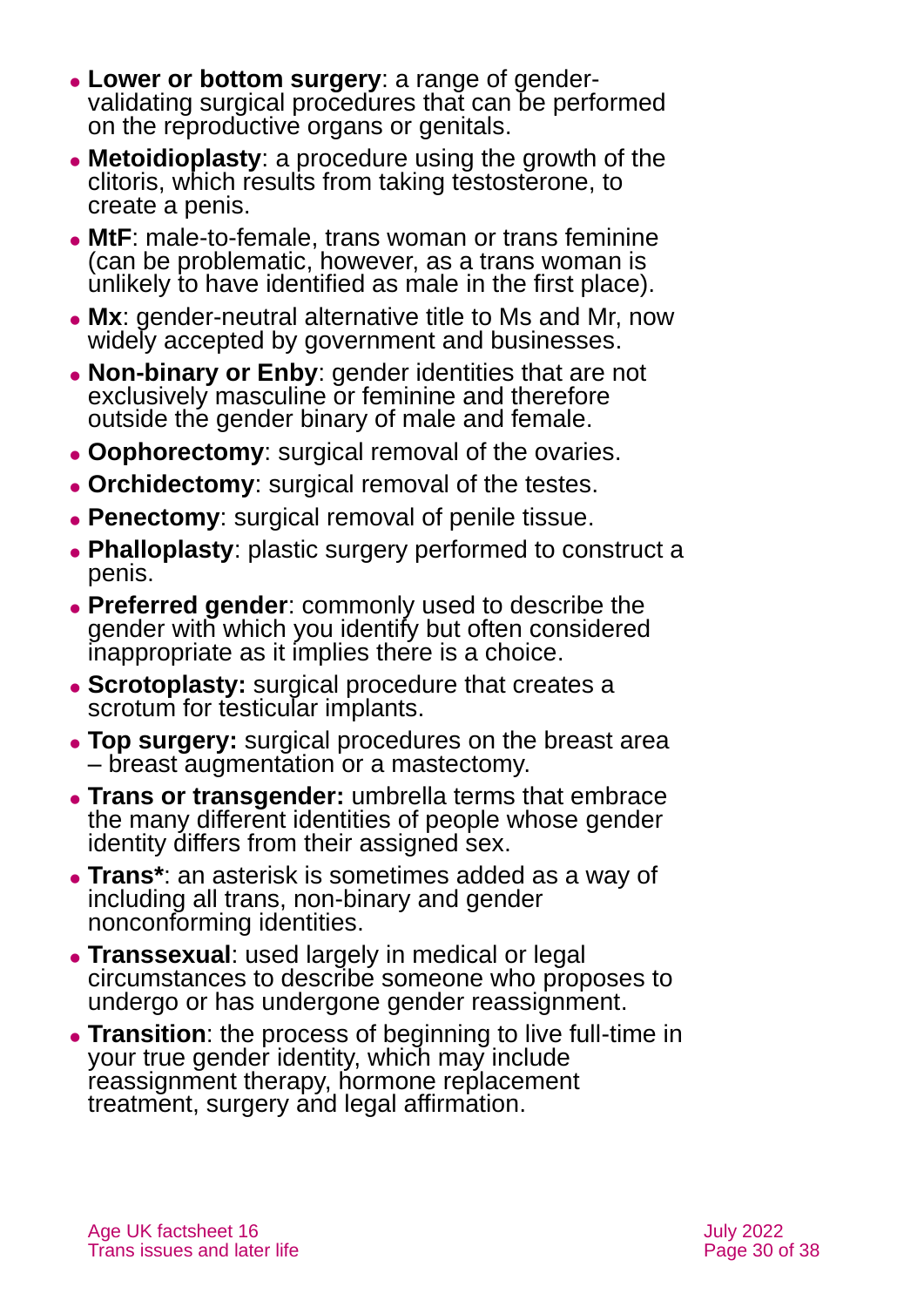- ⚫ **Transvestite**: a person who enjoys wearing clothing associated with the opposite sex for personal comfort and pleasure – the term cross-dresser is generally preferred in the trans community.
- ⚫ **True gender**: the gender with which a person self identifies.
- ⚫ **Vaginectomy**: surgical removal of the vagina and closure of the vaginal opening.
- ⚫ **Vaginoplasty**: plastic surgery performed to create a vagina.
- ⚫ **Vulvaplasty**: surgical construction of a vulva.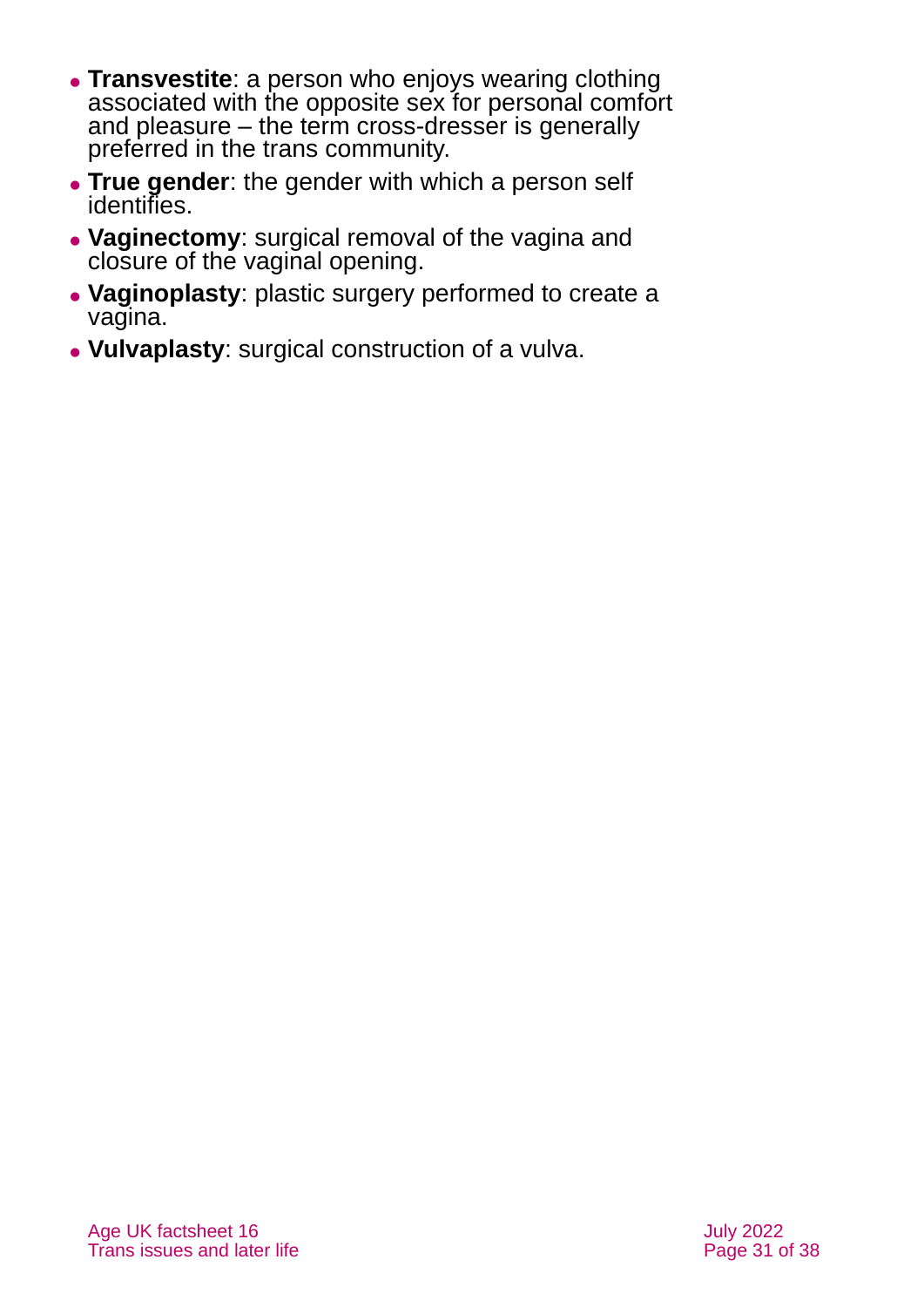# **Useful organisations**

#### <span id="page-31-0"></span>**Alzheimer's Society**

[www.alzheimers.org.uk](http://www.alzheimers.org.uk/) Support line: 0333 150 3456

Provides information on a range of issues affecting people living with dementia and their carers

#### **Beaumont Society**

[www.beaumontsociety.org.uk](http://www.beaumontsociety.org.uk/) Information line 01582 412 220 (24 hour)

A self-help body run by the trans community, providing support, advice and training. Beaumont Partners offers support to women experiencing issues when they discover their partners are trans.

#### **CliniQ**

[www.cliniq.org.uk](http://www.cliniq.org.uk/)

A holistic sexual health and wellbeing service based in London for all trans people, partners and friends delivered by a trans-led team.

#### **Community Health Councils (CHCs) in Wales**

[www.boardchc.wales](https://boardchc.nhs.wales/)

A statutory and independent voice, working to enhance and improve local health services. Each CHC runs a Complaint Advocacy Service.

#### **Department of Work and Pensions (DWP) Gender Recognition Team**

Telephone 0191 218 7622

Department providing information on state pension entitlement if have a GRC or for information if you have a spouse or civil partner.

#### **Depend**

[www.depend.org.uk](http://www.depend.org.uk/)

Depend offers free web information and online support to family members, partners, spouses and friends of transsexual people.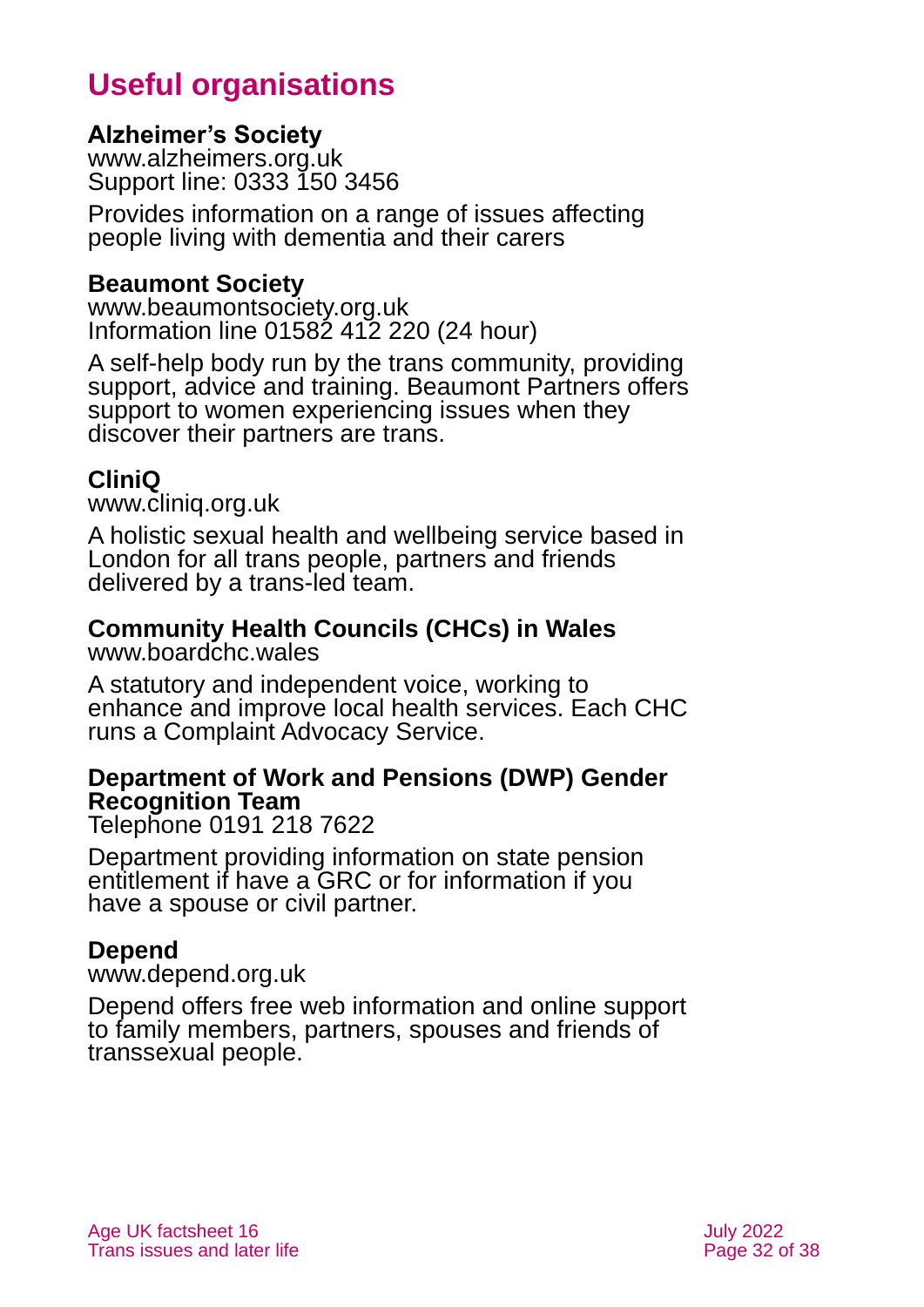#### **Equality Advisory Support Service**

[www.equalityadvisoryservice.com](http://www.equalityadvisoryservice.com/) Telephone helpline 0808 800 0082 Mon-Fri 9am-7pm, Sat 10am-2pm

Funded by the Equality and Human Rights Commission, the EASS Helpline provides information and advice about the *Equality Act 2010.*

#### **Financial Conduct Authority**

[www.fca.org.uk](http://www.fca.org.uk/) Telephone 0800 111 6768 or 0300 500 8082

Financial Conduct Authority regulates the UK financial services industry.

#### **Galop**

[www.galop.org.uk](http://www.galop.org.uk/) Telephone 0800 999 5428

Galop is a community-led group for LGBT+ people and offers advocacy support to help tackle discrimination, hate crime, or domestic abuse.

#### **Gender Identity (NHS Wales)**

[www.gender.wales](http://www.gender.wales/)

Provides web-based information about gender dysphoria for individuals and professionals in NHS and public services in Wales.

#### **General Register Office**

[www.gov.uk/general-register-office](http://www.gov.uk/general-register-office) Telephone 0300 123 1837

The register holds records of births, deaths, marriages, civil partnerships, stillbirths and adoptions in England and Wales.

#### **GIRES (Gender Identity Research and Education Society)**

[www.gires.org.uk](http://www.gires.org.uk/)

GIRES is a volunteer operated membership charity that aims to empower, and provide information and support to trans, gender non-conforming, non-binary and non-gender individuals, and their families.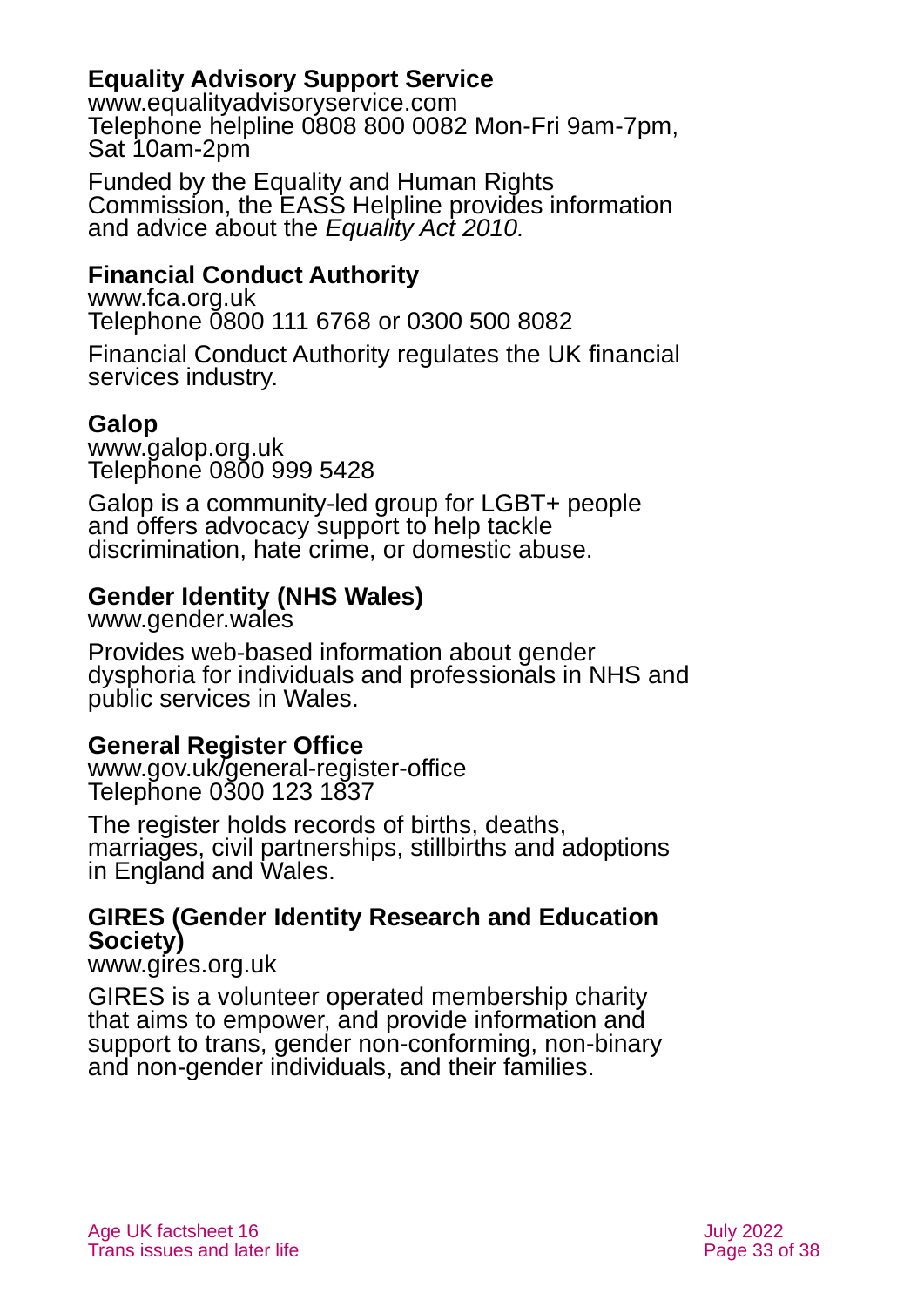#### **Gov.uk**

[www.gov.uk/apply-gender-recognition](http://www.gov.uk/apply-gender-recognition-certificate/overview)[certificate/overview](http://www.gov.uk/apply-gender-recognition-certificate/overview) Telephone 0300 1234 503

HM Government website with information on benefits and explains how to apply for a Gender Recognition Certificate.

#### **Healthwatch England**

[www.healthwatch.co.uk](http://www.healthwatch.co.uk/) Telephone helpline 03000 683000

The consumer champion for health and care services in England. Find your local Healthwatch by searching the website or calling their helpline.

#### **LGBT Foundation**

[www.lgbt.foundation/](http://www.lgbt.foundation/) Telephone helpline 0345 3 30 30 30

The Foundation's Trans programme aims to improve the health, wellbeing of trans people.

#### <span id="page-33-0"></span>**Local Government and Social Care Ombudsman** [www.lgo.org.uk](http://www.lgo.org.uk/)

Telephone helpline 0300 061 0614

Investigates complaints about local authorities and social care providers.

#### **NHS Gender Dysphoria National Referral Support Service (GDNRSS)**

Support line: 01522 857799

The GDNRSS Coordinates access to gender reassignment surgery for men and women.

#### **NHS 111 Wales**

[www.111.wales.nhs.uk/](http://www.111.wales.nhs.uk/) Telephone helpline 111

Service offering a telephone helpline and web information on finding local health services in Wales and on a wide range of health conditions.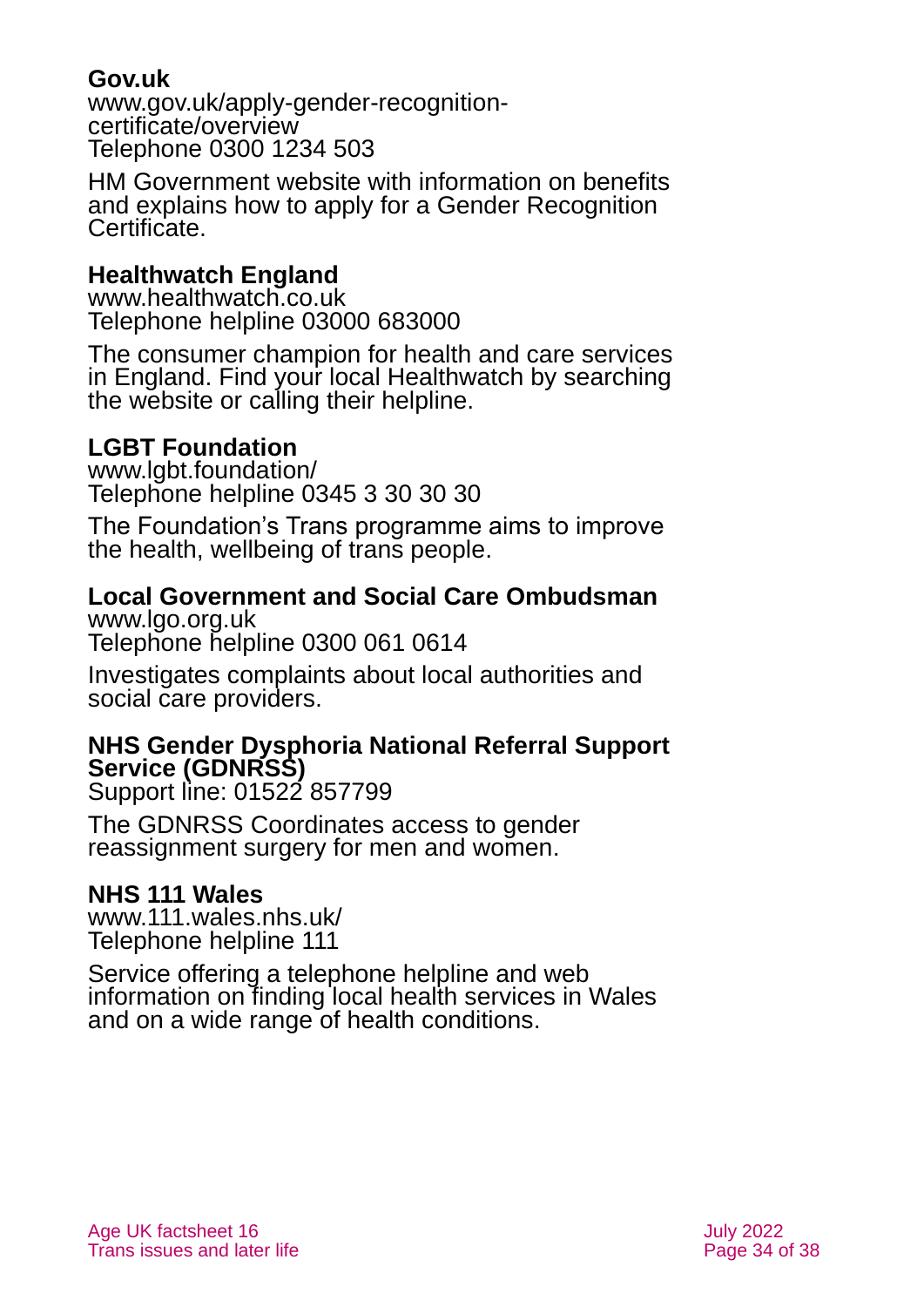#### **NHS website**

[www.nhs.uk](http://www.nhs.uk/)

A comprehensive web information service to help you learn more about a wide range of health conditions, find NHS services in England, improve and make choices about your health and manage long term conditions.

#### **Older Peoples Commissioner for Wales**

[www.olderpeoplewales.com](http://www.olderpeoplewales.com/en/home.aspx) Telephone 03442 640 670

An independent voice and champion for older people across Wales, standing up for and speaking out on their behalf.

#### **Opening Doors**

[www.openingdoorslondon.org.uk](https://www.openingdoorslondon.org.uk/) Telephone 0207 183 6260

<span id="page-34-0"></span>Charity providing activities, events, information and support to LGBTQ+ people over the age of 50.

#### **Public Services Ombudsman for Wales**

[www.ombudsman.wales/](http://www.ombudsman.wales/) Telephone 0300 790 0203

The Ombudsman investigates complaints about public services and independent care providers in Wales.

#### **Royal Osteoporosis Society (NOS)**

[www.theros.org.uk](http://www.theros.org.uk/) Telephone helpline [0808](tel:0808) 800 0035

Information on prevention and treatment of osteoporosis.

#### **Sibyls**

[www.sibyls.co.uk](http://www.sibyls.co.uk/)

A confidential Christian spirituality group for trans people, their partners and supporters.

#### **TranzWiki**

[www.tranzwiki.net](http://www.tranzwiki.net/)

TranzWiki aims to be a comprehensive web-based directory of the groups campaigning for, supporting or assisting trans and gender non-conforming individuals and their families across the UK.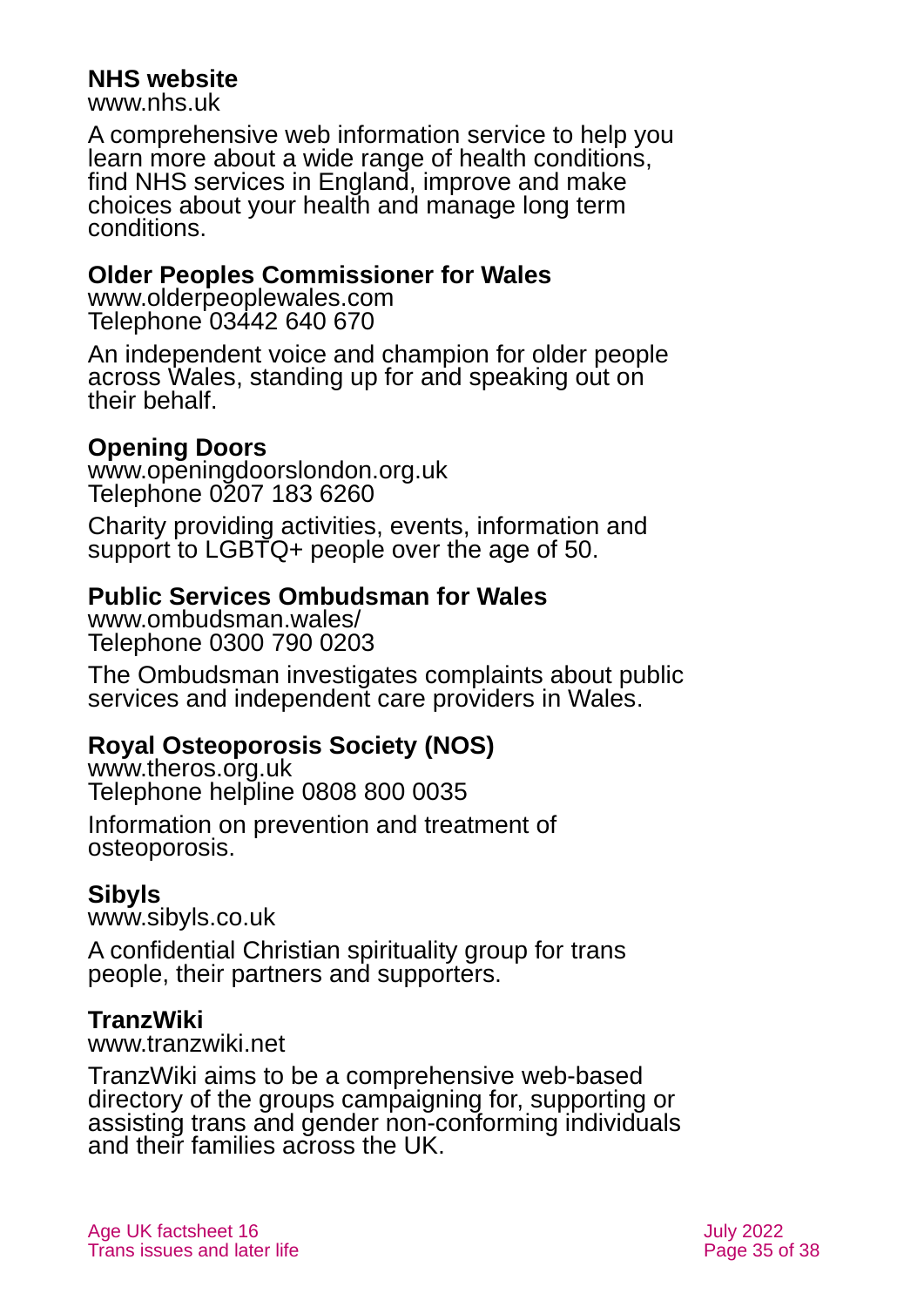#### **True Vision**

[www.report-it.org.uk/home](http://www.report-it.org.uk/home)

True Vision provides information about hate crime or incidents and how to report them.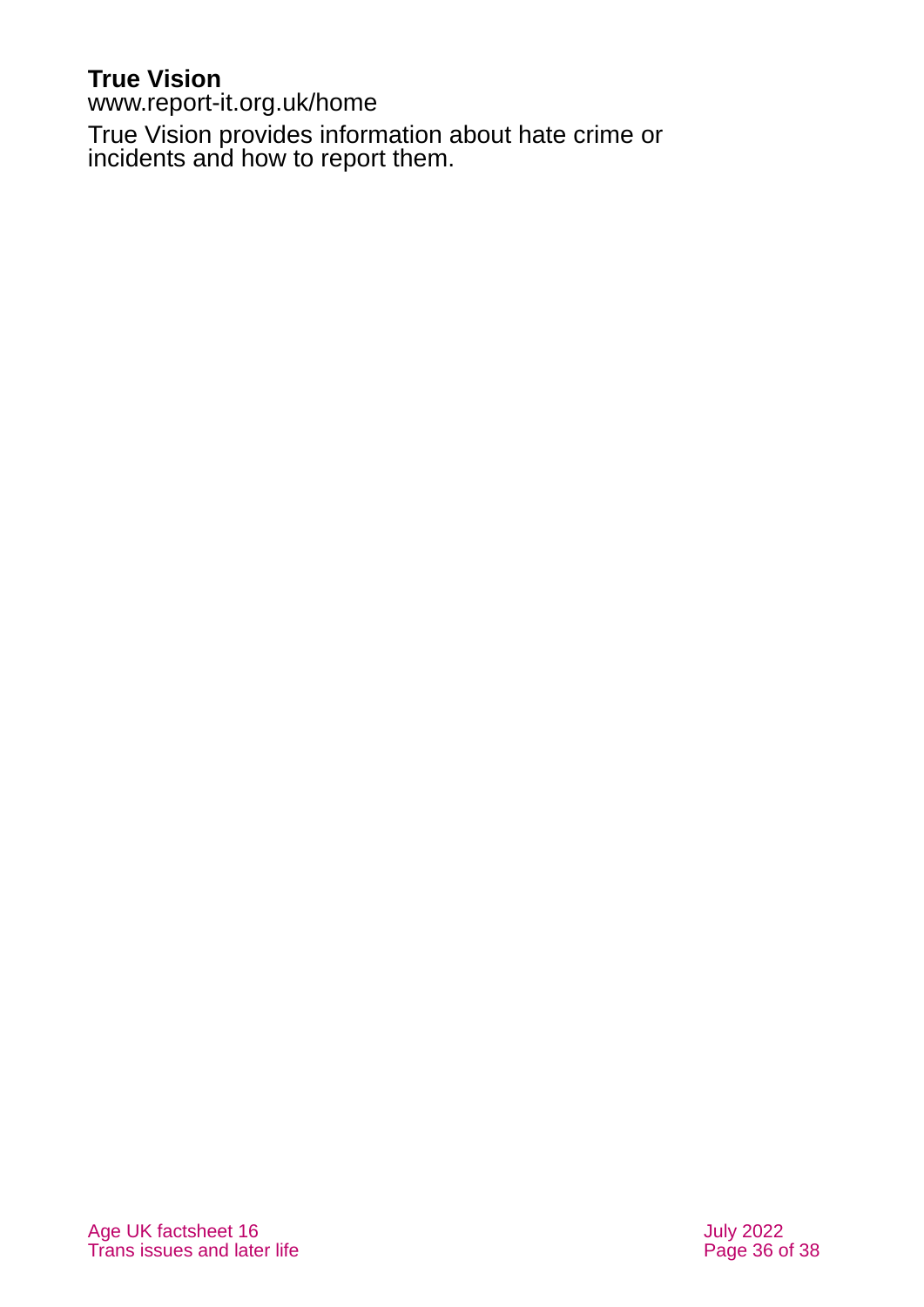# **Age UK**

Age UK provides advice and information for people in later life through our Age UK Advice line, publications and online. Call Age UK Advice to find out whether there is a local Age UK near you, and to order free copies of our information guides and factsheets.

#### <span id="page-36-1"></span>**Age UK Advice**

[www.ageuk.org.uk](http://www.ageuk.org.uk/) 0800 169 65 65 Lines are open seven days a week from 8.00am to 7.00pm

#### **In Wales contact**

#### **Age Cymru Advice**

[www.agecymru.org.uk](http://www.agecymru.org.uk/) 0300 303 44 98

#### <span id="page-36-0"></span>**In Northern Ireland contact**

#### **Age NI** [www.ageni.org](http://www.ageni.org/)

0808 808 75 75

#### **In Scotland contact**

#### <span id="page-36-2"></span>**Age Scotland** [www.agescotland.org.uk](http://www.agescotland.org.uk/)

0800 124 42 22

### **Support our work**

We rely on donations from our supporters to provide our guides and factsheets for free. If you would like to help us continue to provide vital services, support, information and advice, please make a donation today by visiting [www.ageuk.org.uk/donate](http://www.ageuk.org.uk/donate) or by calling 0800 169 87 87.